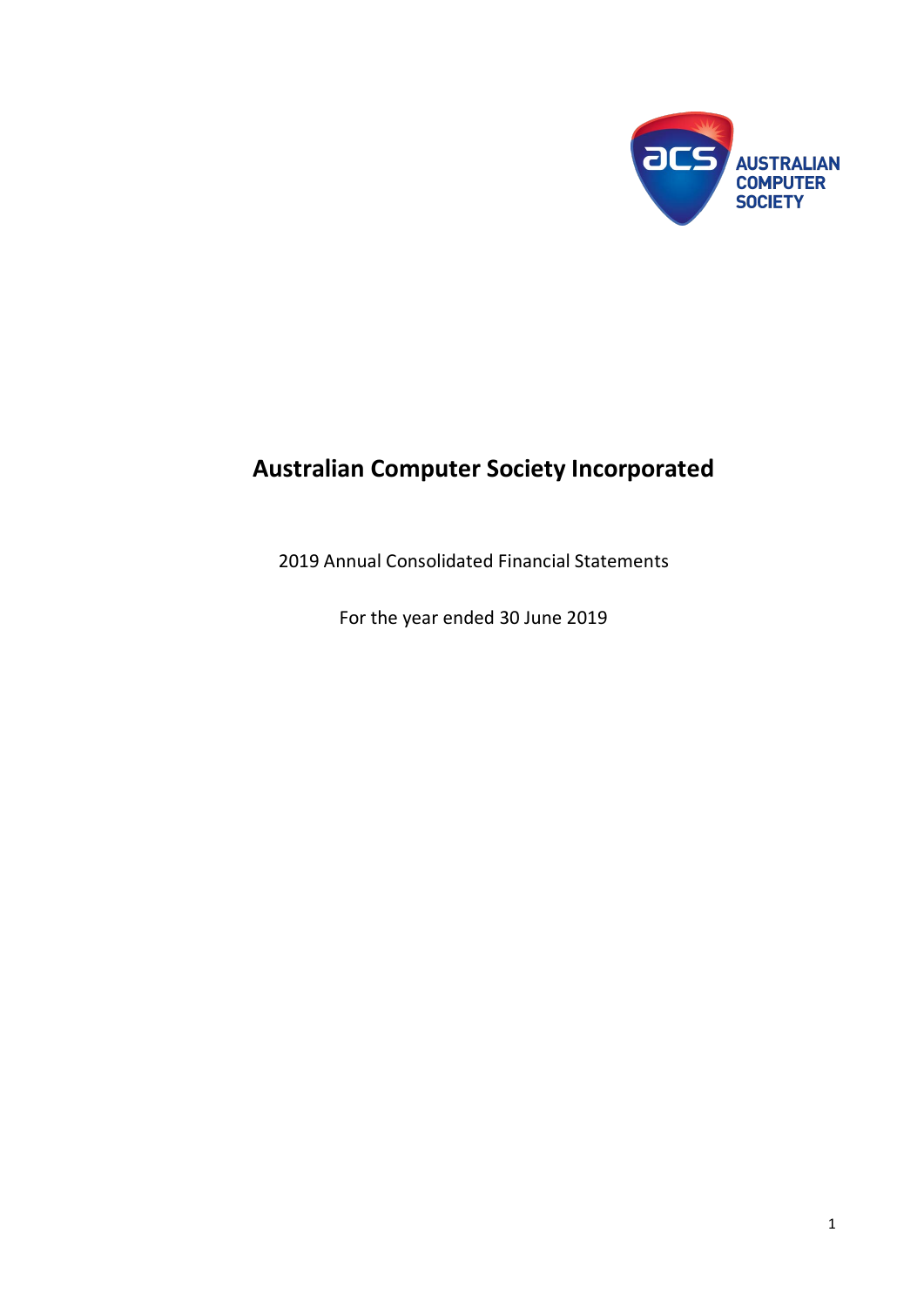### Australian Computer Society Incorporated

### **Contents**

| Management Committee's Report                                           | 3  |
|-------------------------------------------------------------------------|----|
| Management Committee Declaration                                        | 6  |
| Independent Auditor's Report                                            | 7  |
| Consolidated Statement of profit or loss and other comprehensive income | 10 |
| Consolidated Statement of financial position                            | 11 |
| Consolidated Statement of changes in equity                             | 12 |
| Consolidated Statement of cash flows                                    | 13 |
| Notes to the consolidated financial statements                          | 14 |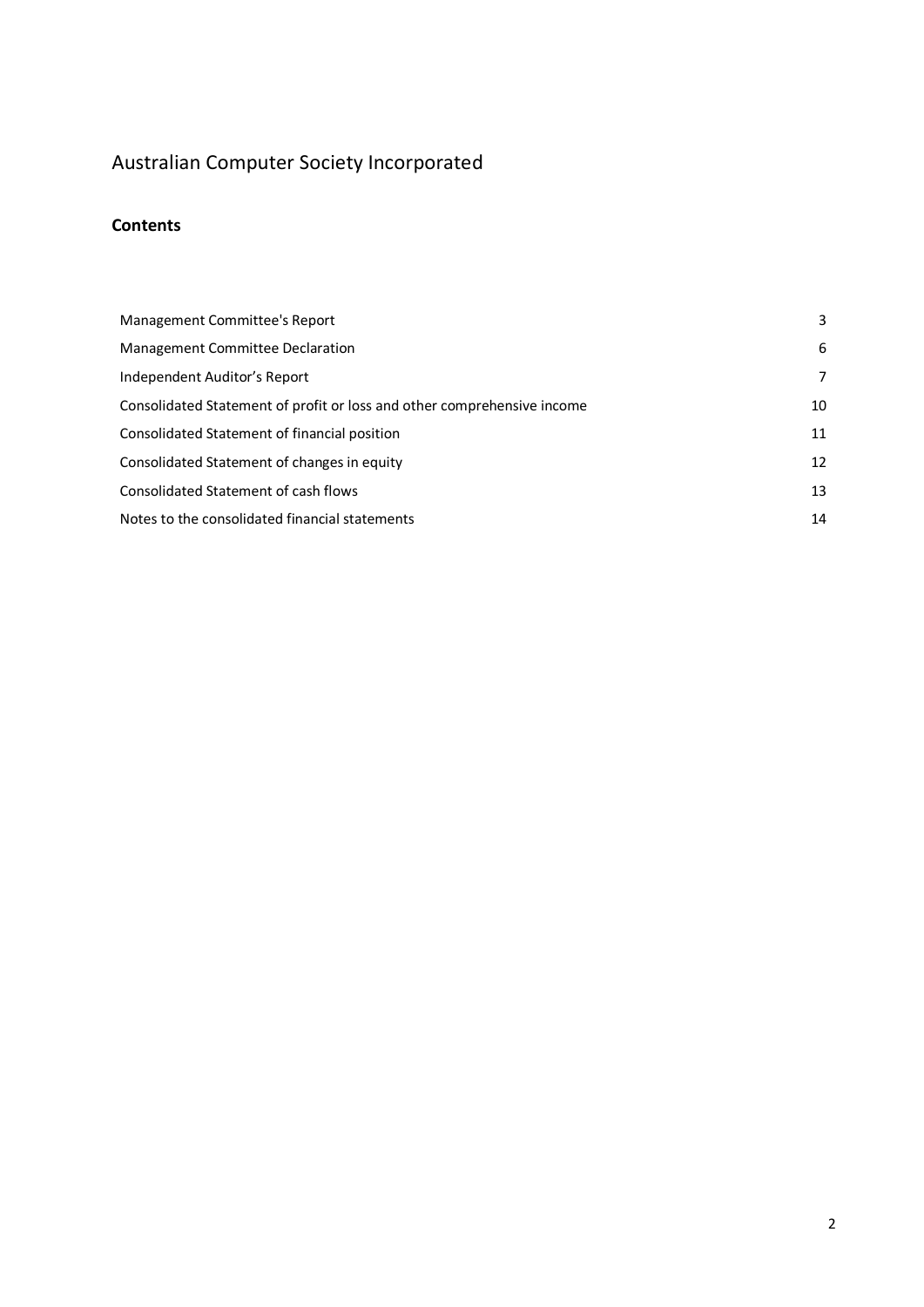### Australian Computer Society Incorporated **Management Committee's Report For the year ended 30 June 2019**

The members of the Management Committee of Australian Computer Society Incorporated (the Association) submit herewith the annual consolidated financial report of the Group comprising Australian Computer Society Incorporated (the Association) and its subsidiaries for the financial year ended 30 June 2019. In order to comply with the provisions of the Association Incorporations Act 1991, the Management Committee reports as follows:

#### **1 Information about the members of the Management Committee**

The names and particulars of the members of the Management Committee of the Australian Computer Society Incorporated during or since the end of the financial year are:

| <b>Name</b>       | <b>Particulars</b>                    |                            |
|-------------------|---------------------------------------|----------------------------|
| Yohan Ramasundara | President                             | 1 July 2018 - 30 June 2019 |
| Anthony Wong      | Immediate Past President              | 1 July 2018 - 30 June 2019 |
| Arnold Wong       | <b>National Treasurer</b>             | 1 July 2018 - 30 June 2019 |
| Ian Oppermann     | Vice President (Academic)             | 1 July 2018 - 30 June 2019 |
| Craig Horne       | Vice President (Community)            | 1 July 2018 - 30 June 2019 |
| Nicholas Tate     | Vice President (Membership)           | 1 July 2018 - 30 June 2019 |
| Maria Markman     | National Congressional Representative | 1 July 2018 - 30 June 2019 |
| Andrew Crawford   | National Congressional Representative | 1 July 2018 - 30 June 2019 |
| George Coldham    | National Congressional Representative | 1 July 2018 - 30 June 2019 |
| Peter McGill      | National Congressional Representative | 1 July 2018 - 30 June 2019 |
| Andrew Johnson    | <b>Chief Executive Officer</b>        | 1 July 2018 - 30 June 2019 |

#### **2 Principal activities**

The Association is a professional association for those working in the field of information and communications technology.

On 28 September 2018, The Association, through its subsidiary Technology Australia acquired 100% of the ordinary shares of River City Labs Pty Ltd (the RCL Group) and its controlled entities:

- Start-up Catalyst Pty Limited
- River City Labs Accelerator Operations Pty Limited

The RCL Group's purpose is to foster the growth of start-up companies, through providing resources to empower, support and connect entrepreneurs to achieve their potential.

These incubating start-up companies are aligned to the vision of the ACS; for Australia to be a world leader in technology talent that fosters innovation and creates new forms of value.

#### **3 Review of operations**

The Group's surplus for the year ended 30 June 2019 amounted to \$4,302,256 (2018: \$2,554,472).

#### **4 Significant changes in the state of affairs**

Other than the acquisition of the RCL Group, in the opinion of the Management Committee there were no significant changes in the state of affairs of the group that occurred during the financial year under review.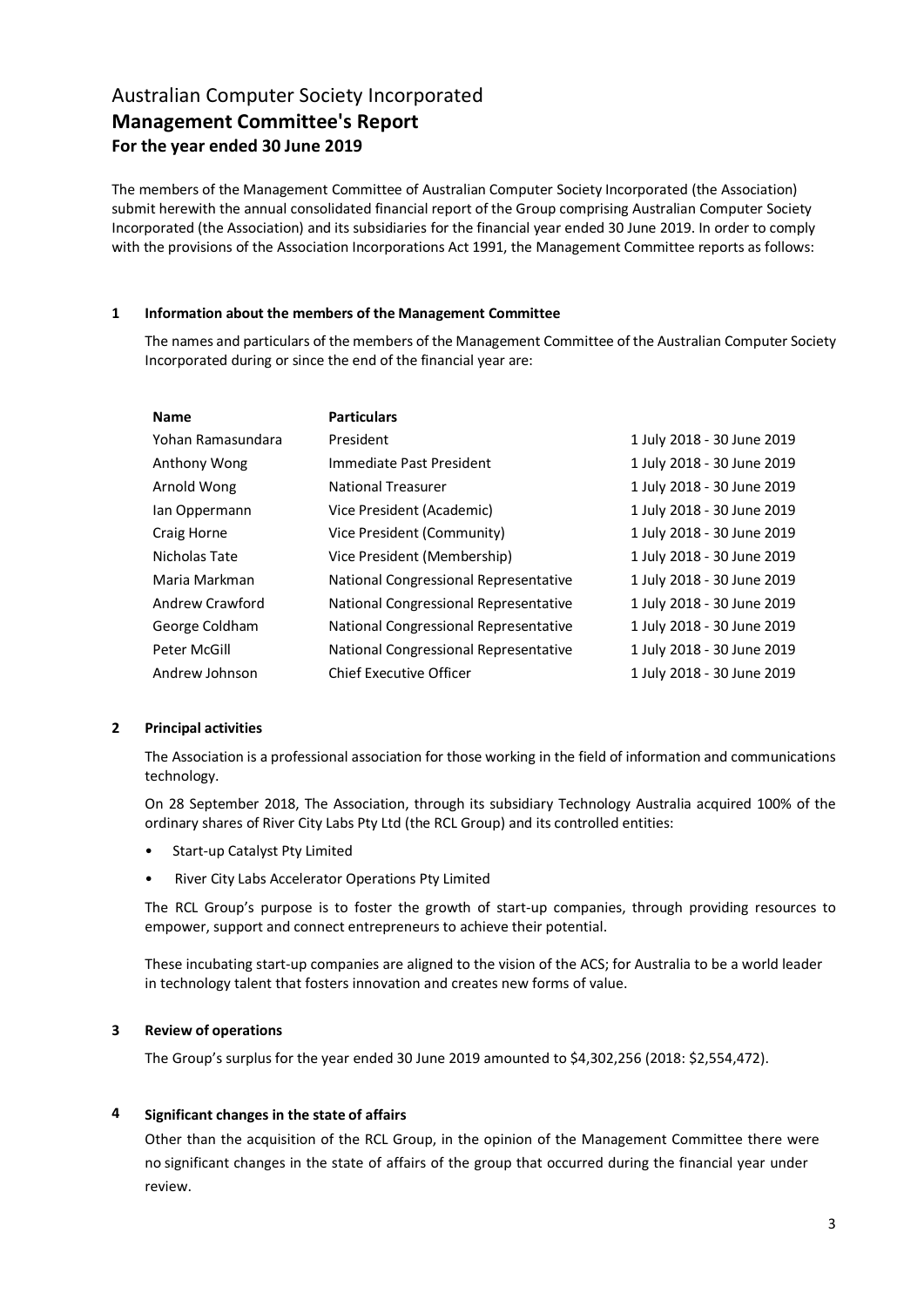### Australian Computer Society Incorporated **Management Committee's Report (continued) For the year ended 30 June 2019**

#### **5 Events subsequent to reporting date**

Subsequent to year end, on 18 September 2019, the Association has entered into various Sale and Purchase Agreements to purchase the assets of following businesses:

- Association of Data-driven Marketing and Advertising
- Institute of Analytics Professionals of Australia
- Digital & Technology Collective
- Data Governance Australia.

The purchases are seen as complementary to the vision of the Association.

Other than the matters noted above, there has not arisen in the interval between the end of the financial year and the date of this report any item, transaction or event of a material and unusual nature likely, in the opinion of the Management Committee of the Group, to affect significantly the operations of the Group, the results of those operations, or the state of affairs of the Group, in future financial years.

#### **6 Likely developments**

Disclosure of information regarding likely developments in the operations of the Group in future financial years and the expected results of those operations is likely to result in unreasonable prejudice to the Group. Accordingly, this information has not been disclosed in this report.

#### **7 Indemnification and insurance of officers and auditors**

During the financial year, the Group paid a premium in respect of a contract insuring the office-bearers of the Group (any person who was or is or may hereafter be an Office Bearer of the Group, a person who is concerned with or takes part in the management of the Group and any director, the secretary or employees of the Group (including paid or unpaid volunteers)), against a liability incurred as such an officer-bearer. The contract of insurance prohibits disclosure of the nature of the liability and the amount of the premium.

The Group has not otherwise, during or since the end of the financial year, except to the extent permitted by law, indemnified or agreed to indemnify an officer or auditor of the Group or of any related body corporate against a liability incurred as such an officer or auditor.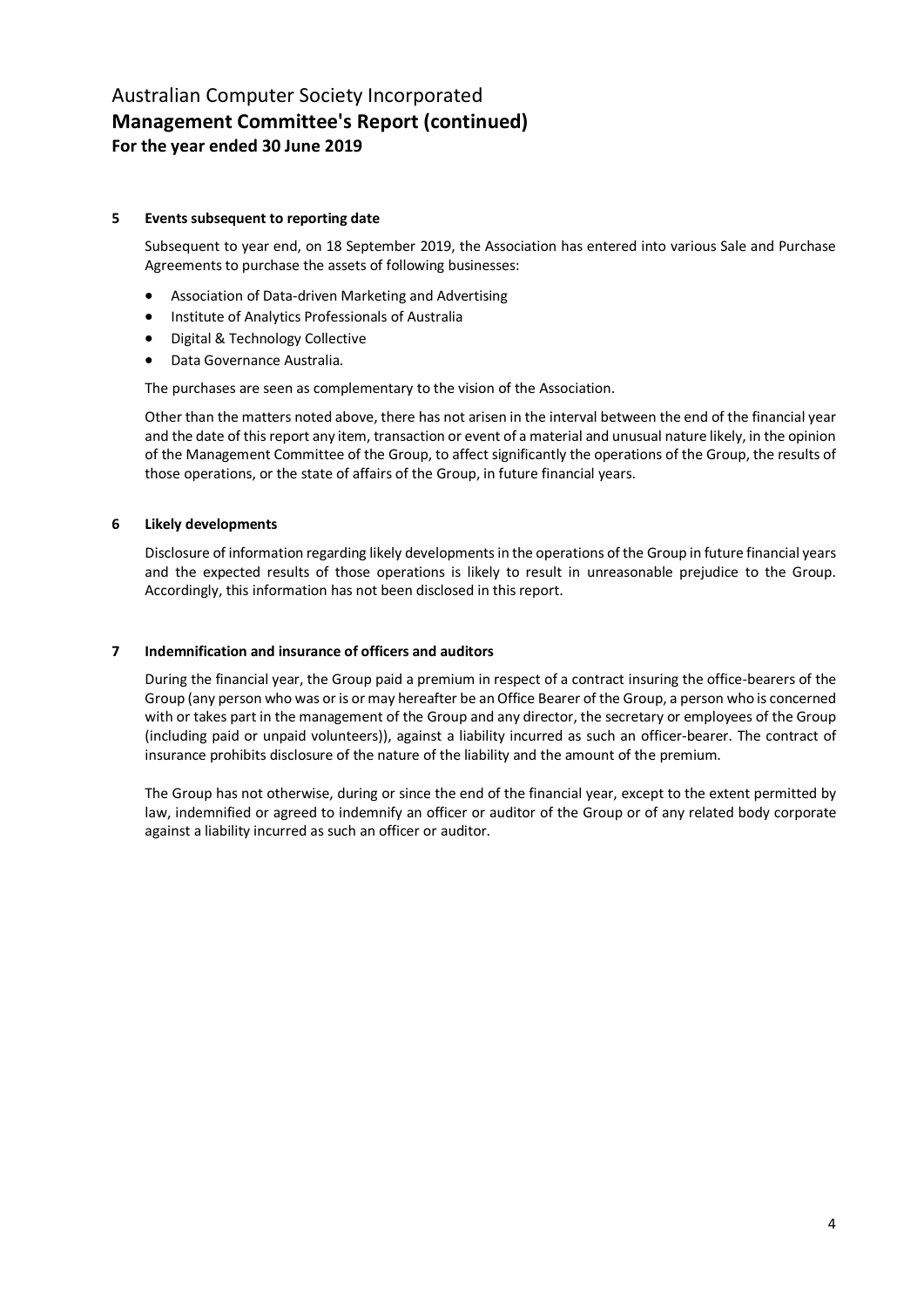### Australian Computer Society Incorporated **Management Committee's Report (continued) For the year ended 30 June 2019**

#### **8 Management Committee Meetings**

The following table sets out the number of Management Committee meetings held during the financial year and the number of meetings attended by each member (while they were a Management Committee member). During the financial year, 5 Management Committee meetings were held.

| <b>Name</b>       | <b>Particulars</b>                    | <b>Attended</b> | Eligible to<br>attended |
|-------------------|---------------------------------------|-----------------|-------------------------|
| Yohan Ramasundara | President                             | 5               | 5                       |
| Anthony Wong      | Immediate Past President              | 5               | 5                       |
| Arnold Wong       | <b>National Treasurer</b>             | 5               | 5                       |
| lan Oppermann     | Vice President (Academic)             | 5               | 5                       |
| Craig Horne       | Vice President (Community)            | 5               | 5                       |
| Nicholas Tate     | Vice President (Membership)           | 5               | 5                       |
| Maria Markman     | National Congressional Representative | 5               | 5                       |
| Andrew Crawford   | National Congressional Representative | 4               | 5                       |
| George Coldham    | National Congressional Representative | 5               | 5                       |
| Peter McGill      | National Congressional Representative | 5               | 5                       |
| Andrew Johnson    | Chief Executive Officer               | 5               | 5                       |

On behalf of the members of the Committee,

 $\sqrt{2}$ \_\_\_\_\_\_\_\_\_\_\_\_\_\_\_\_\_\_\_\_\_\_\_\_\_\_\_\_\_\_\_\_

Yohan Ramasundara President Dated at Sydney this 22<sup>nd</sup> day of October 2019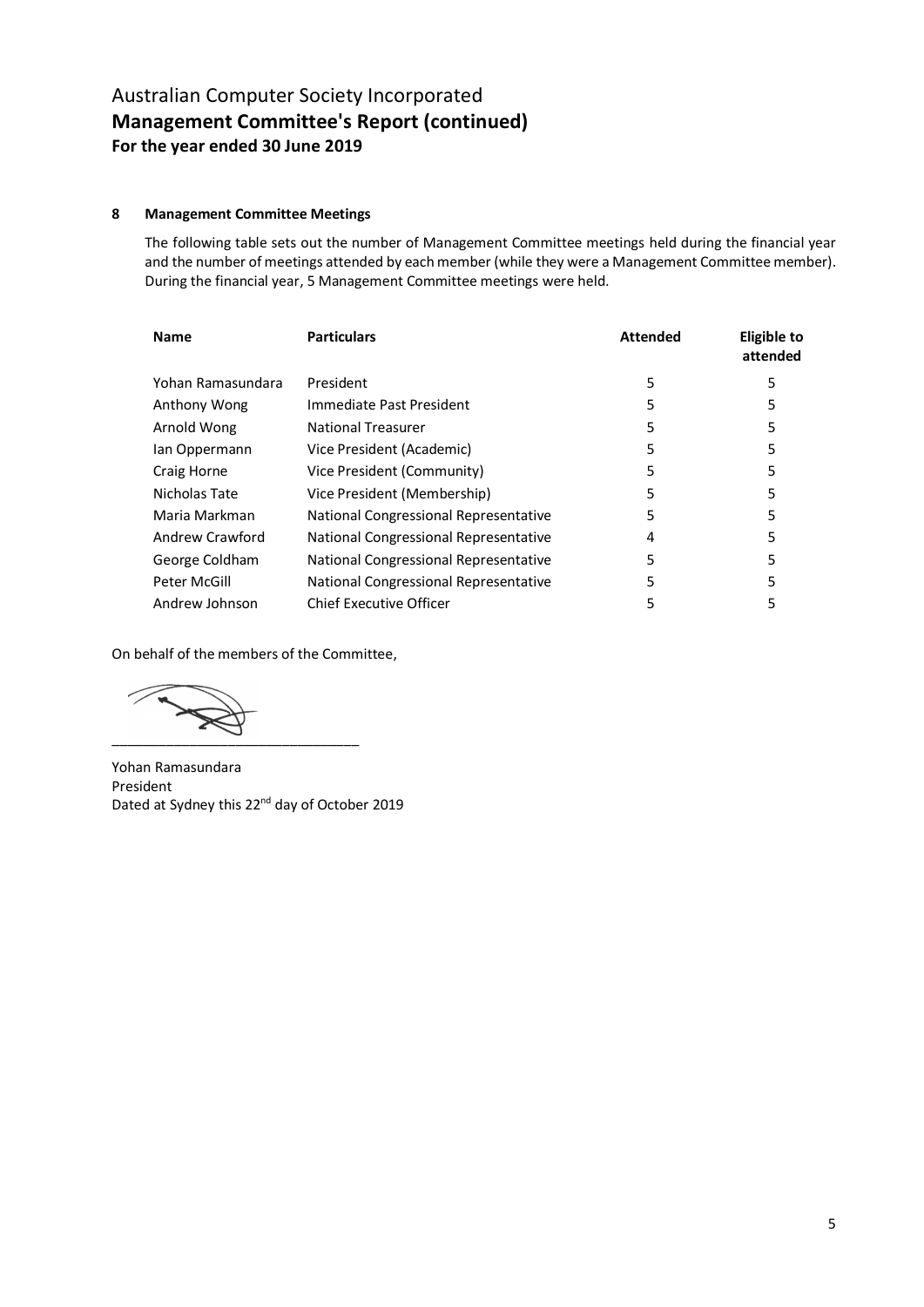The members of the Management Committee declare that:

- (a) in the Management Committee's opinion, the attached consolidated financial statements and notes thereto are in accordance with the Groups Incorporations Act 1991, including compliance with accounting standards, and give a true and fair view of the financial position and performance of the Group;
- (b) in the Management Committee's opinion, there are reasonable grounds to believe that the Group will be able to pay its debts as and when they become due and payable; and
- (c) in the Management Committee's opinion, the financial statements and notes thereto are in accordance with Australian Accounting Standards - Reduced Disclosure Requirements as stated in Note 2.

Signed in accordance with a resolution of the members of the Management Committee.

On behalf of the Management Committee,

 $\overbrace{\phantom{xxxxx}}$  ,  $\overbrace{\phantom{xxxxx}}$  ,  $\overbrace{\phantom{xxxxx}}$  ,  $\overbrace{\phantom{xxxxx}}$ 

Yohan Ramasundara President

Dated at Sydney this 22<sup>nd</sup> day of October 2019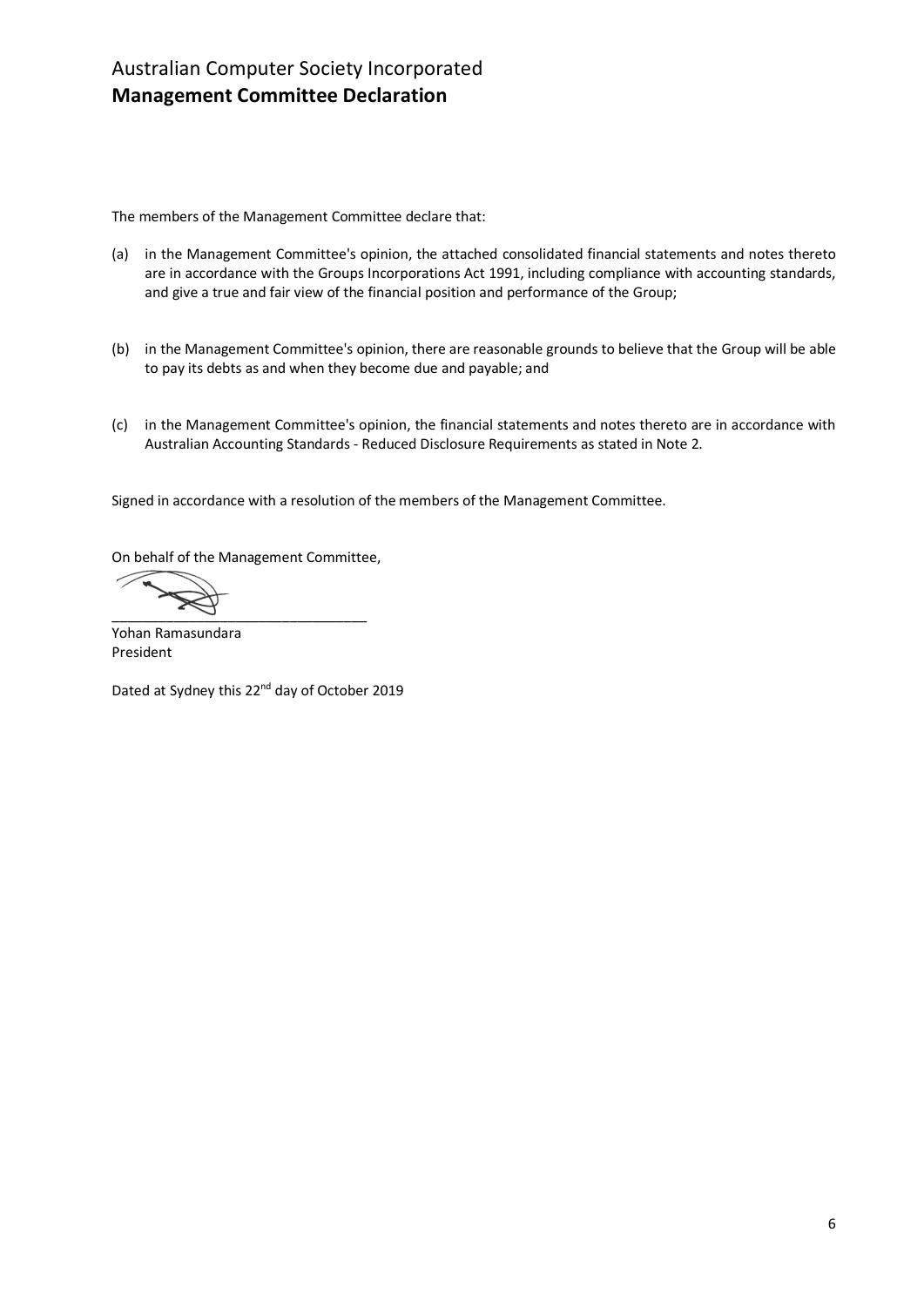

# Independent Auditor's Report

### To the members of Australian Computer Society Incorporated

### **Opinion**

We have audited the **Financial Report** of Australian Computer Society Incorporated (the Association).

In our opinion, the accompanying Financial Report of the **Group**  presents fairly, in all material respects, the Group's financial position as at 30 June 2019, and of its financial performance and its cash flows for the year then ended, in accordance with Australian Accounting Standards - Reduced Disclosure Requirements and the Associations Incorporation Act 1991.

#### The **Financial Report** comprises:

- Consolidated statement of financial position as at 30 June 2019
- Consolidated statement of profit or loss and other comprehensive income, Consolidated statement of changes in equity, and Consolidated statement of cash flows for the year then ended
- Notes including a summary of significant accounting policies
- Management Committees' Declaration

The **Group** consists of Association and the entities it controlled at the year-end or from time to time during the financial year.

#### **Basis for opinion**

We conducted our audit in accordance with Australian Auditing Standards. We believe that the audit evidence we have obtained is sufficient and appropriate to provide a basis for our opinion.

Our responsibilities under those standards are further described in the Auditor's responsibilities for the audit of the Financial Report section of our report.

We are independent of the Group in accordance with the ethical requirements of the Accounting Professional and Ethical Standards Board's APES 110 Code of Ethics for Professional Accountants (the Code) that are relevant to our audit of the Financial Report in Australia. We have fulfilled our other ethical responsibilities in accordance with the Code.

#### **Restriction on use and distribution**

The Financial Report has been prepared to assist the members of Australian Computer Society Incorporated for the purpose of meeting financial reporting requirements of the Associations Incorporation Act 1991.

As a result, the Financial Report and this Auditor's Report may not be suitable for another purpose. Our opinion is not modified in respect of this matter.

Our report is intended solely for the *members* of Australian Computer Society Incorporated and should not be used by or distributed to parties other than the members of Australian Computer Society Incorporated. We disclaim any assumption of responsibility for any reliance on this report, or on the Financial Report to which it relates, to any person other than the members of Australian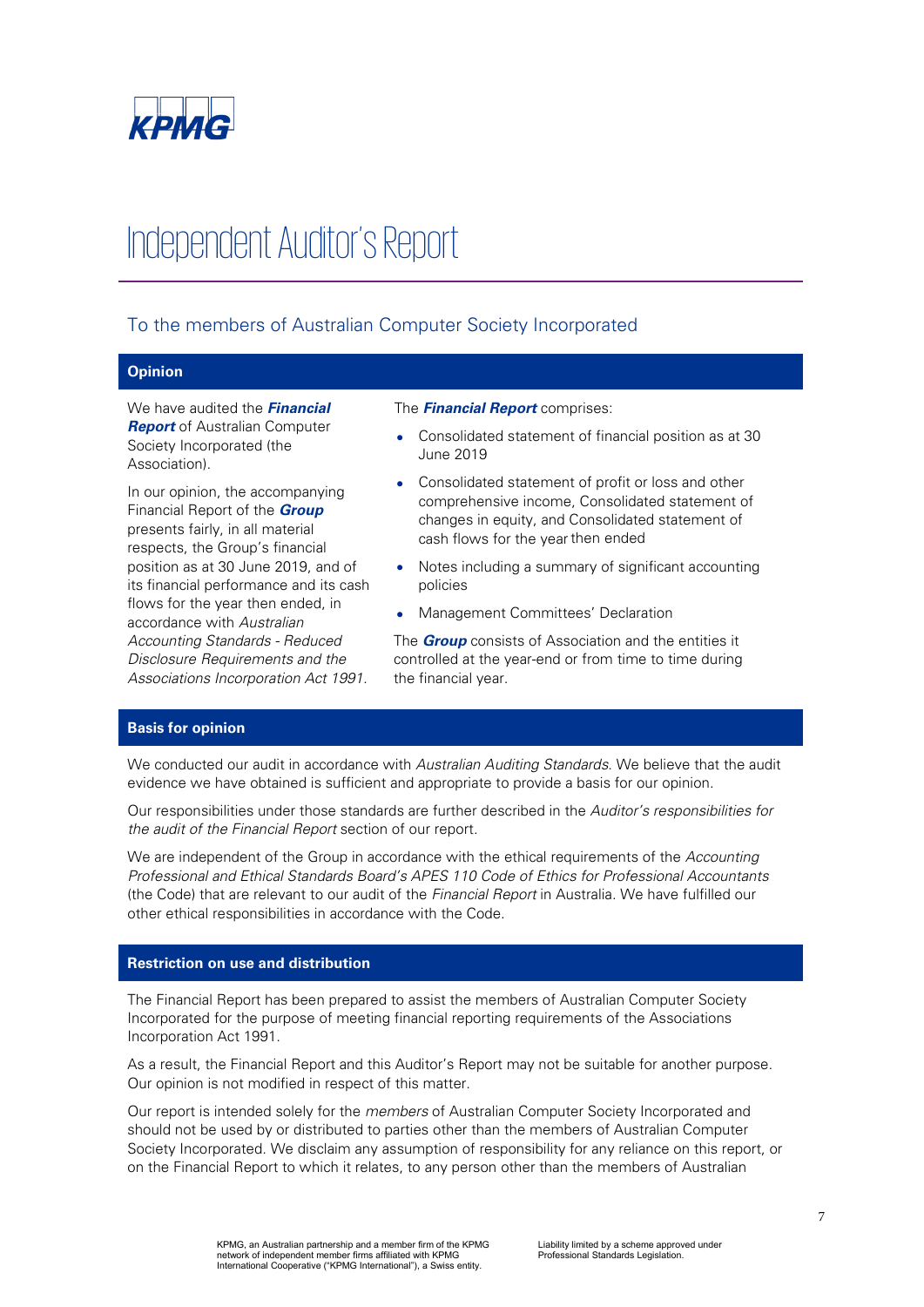

Computer Society Incorporated or for any other purpose than that for which it was prepared.

#### **Other Information**

Other Information is financial and non-financial information in Australian Computer Society Incorporated's annual reporting which is provided in addition to the Financial Report and the Auditor's Report. The Management is responsible for the Other Information.

The Other Information we obtained prior to the date of this Auditor's Report was the Management Committee's Report.

Our opinion on the Financial Report does not cover the Other Information and, accordingly, we do not express an audit opinion or any form of assurance conclusion.

In connection with our audit of the Financial Report, our responsibility is to read the Other Information. In doing so, we consider whether the Other Information is materially inconsistent with the Financial Report or our knowledge obtained in the audit, or otherwise appears to be materially misstated.

We are required to report if we conclude that there is a material misstatement of this Other Information, and based on the work we have performed on the Other Information that we obtained prior to the date of this Auditor's Report we have nothing to report.

#### **Responsibilities of Management Committee for the Financial Report**

The Management Committee are responsible for:

- the preparation and fair presentation of the Financial Report in accordance with the financial reporting requirements of Australian Accounting Standards – Reduced Disclosure Requirements and the Associations Incorporation Act 1991
- implementing necessary internal control to enable the preparation of a Financial Report that is presented fairly and is free from material misstatement, whether due to fraud or error
- assessing the Group and Association's ability to continue as a going concern and whether the use of the going concern basis of accounting is appropriate. This includes disclosing, as applicable, matters related to going concern and using the going concern basis of accounting unless they either intend to liquidate the Group and Association or to cease operations, or have no realistic alternative but to do so.

#### **Auditor's responsibilities for the audit of the Financial Report**

Our objective is:

- to obtain reasonable assurance about whether the Financial Report as a whole is free from material misstatement, whether due to fraud or error; and
- to issue an Auditor's Report that includes our opinion.

Reasonable assurance is a high level of assurance, but is not a guarantee that an audit conducted in accordance with Australian Auditing Standards will always detect a material misstatement when it exists.

Misstatements can arise from fraud or error. They are considered material if, individually or in the aggregate, they could reasonably be expected to influence the economic decisions of users taken on the basis of the Financial Report.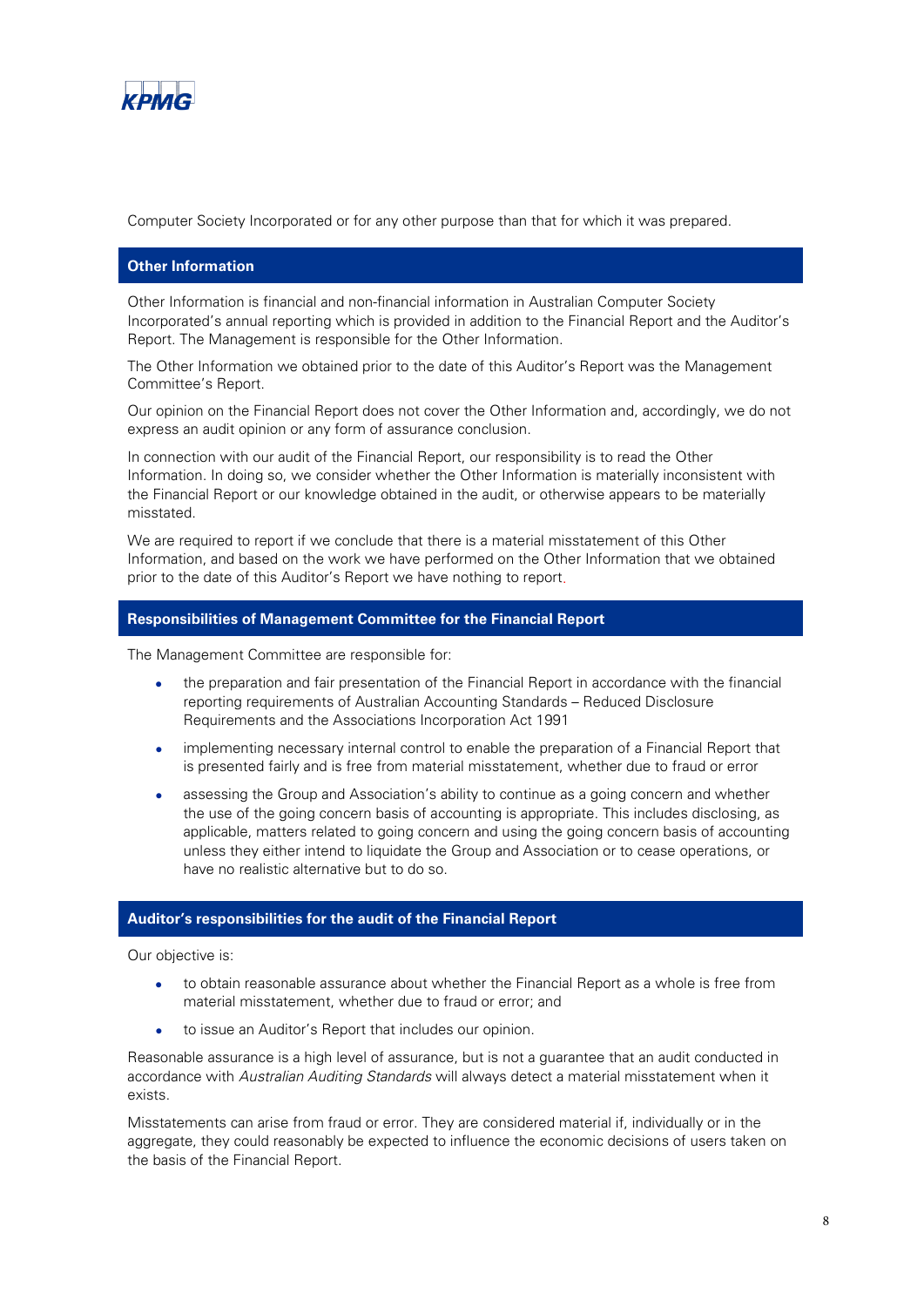

A further description of our responsibilities for the audit of the Financial Report is located at the Auditing and Assurance Standards Board website at: http://www.auasb.gov.au/auditors\_responsibilities/ar3.pdf This description forms part of our Auditor's Report.

KPMG

farallain

KPMG Sarah Cain Partner Sydney 22 October 2019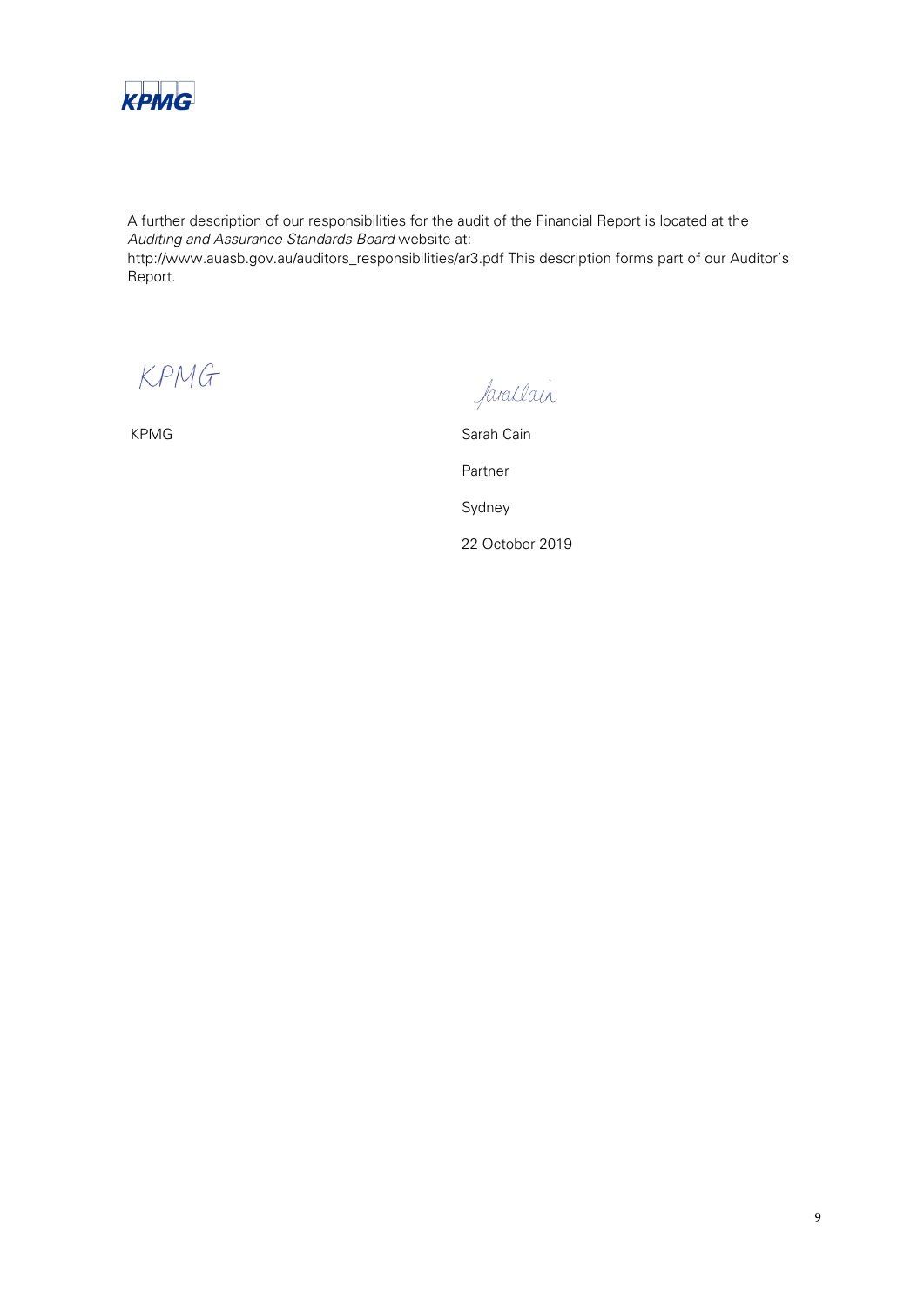### Australian Computer Society Incorporated **Consolidated Statement of profit or loss and other comprehensive income For the year ended 30 June 2019**

| In AUD                                  | <b>Note</b> | 2019           | 2018          |
|-----------------------------------------|-------------|----------------|---------------|
|                                         |             |                |               |
| Revenue                                 | 4           | 45,186,753     | 36,631,061    |
| Employee benefits expense               |             | (21, 569, 084) | (19,671,258)  |
| Consulting expense                      |             | (2,363,202)    | (2, 249, 359) |
| <b>Meetings</b>                         |             | (2, 115, 759)  | (1,502,811)   |
| Travel and accommodation                |             | (1,674,741)    | (1, 113, 941) |
| Marketing, PR and publications          |             | (4,944,882)    | (4,313,887)   |
| Sponsorship                             |             | (333,994)      | (298, 555)    |
| Occupancy expenses                      |             | (3,993,444)    | (2,592,707)   |
| Repair and maintenance                  |             | (223, 802)     | (197, 688)    |
| Depreciation and amortisation           |             | (674, 875)     | (294, 919)    |
| Finance costs                           |             | (443,708)      | (386, 747)    |
| Administrative expenses                 |             | (1, 416, 338)  | (1,017,164)   |
| Other expenses                          |             | (1, 130, 668)  | (437, 553)    |
|                                         |             |                |               |
| Surplus before tax                      | 5           | 4,302,256      | 2,554,472     |
|                                         |             |                |               |
| Income tax expense                      | 3(n)        |                |               |
| Surplus for the year                    |             | 4,302,256      | 2,554,472     |
|                                         |             |                |               |
| Other comprehensive income              |             |                |               |
|                                         |             |                |               |
| Total comprehensive income for the year | 5           | 4,302,256      | 2,554,472     |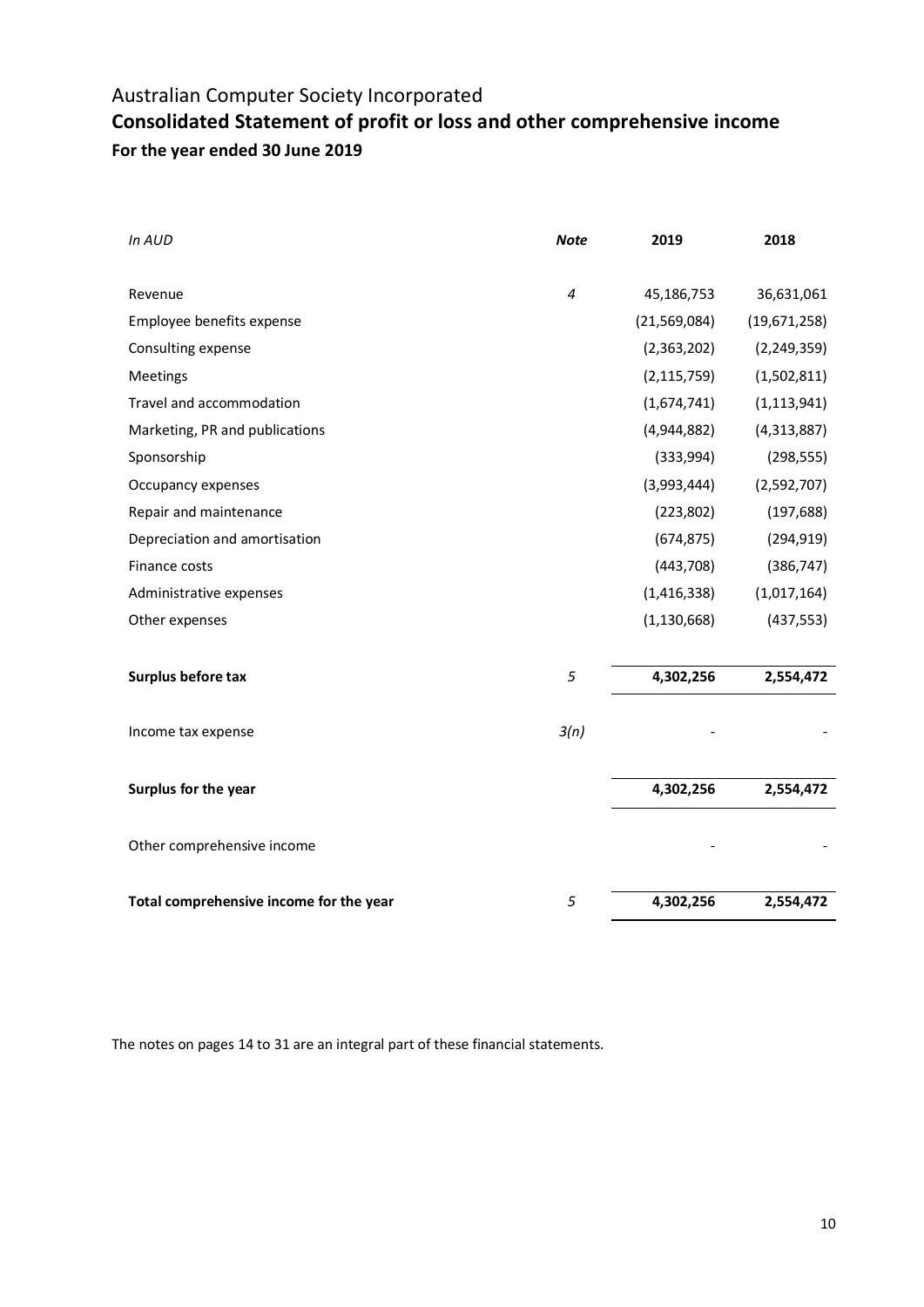### Australian Computer Society Incorporated **Consolidated Statement of financial position As at 30 June 2019**

| In AUD                               | <b>Note</b> | 2019       | 2018       |
|--------------------------------------|-------------|------------|------------|
| <b>Assets</b>                        |             |            |            |
| Current assets                       |             |            |            |
| Cash and cash equivalents            | 6           | 7,446,793  | 26,869,013 |
| Trade and other receivables          | 7           | 5,856,338  | 3,867,536  |
| Other assets                         | 8           | 23,055,229 | 1,706,809  |
| <b>Total current assets</b>          |             | 36,358,360 | 32,443,358 |
|                                      |             |            |            |
| Non-current assets                   |             |            |            |
| Property, plant and equipment        | 9           | 6,740,264  | 2,004,341  |
| Intangible assets                    | 10          | 5,740      |            |
| <b>Total non-current assets</b>      |             | 6,746,004  | 2,004,341  |
| <b>Total assets</b>                  |             | 43,104,364 | 34,447,699 |
|                                      |             |            |            |
| <b>Liabilities</b>                   |             |            |            |
| <b>Current liabilities</b>           |             |            |            |
| Trade and other payables             | 11          | 8,690,662  | 4,360,835  |
| Other liabilities                    | 12          | 4,049,676  | 4,200,865  |
| Provisions                           | 13          | 605,825    | 468,178    |
| <b>Total current liabilities</b>     |             | 13,346,163 | 9,029,878  |
|                                      |             |            |            |
| Non-current liabilities              |             |            |            |
| Provisions                           | 13          | 198,902    | 160,778    |
| <b>Total non-current liabilities</b> |             | 198,902    | 160,778    |
| <b>Total liabilities</b>             |             | 13,545,065 | 9,190,656  |
| <b>Net assets</b>                    |             | 29,559,299 | 25,257,043 |
|                                      |             |            |            |
| <b>Members' funds</b>                |             |            |            |
| Accumulated funds                    |             | 29,559,299 | 25,257,043 |
| <b>Total members' funds</b>          |             | 29,559,299 | 25,257,043 |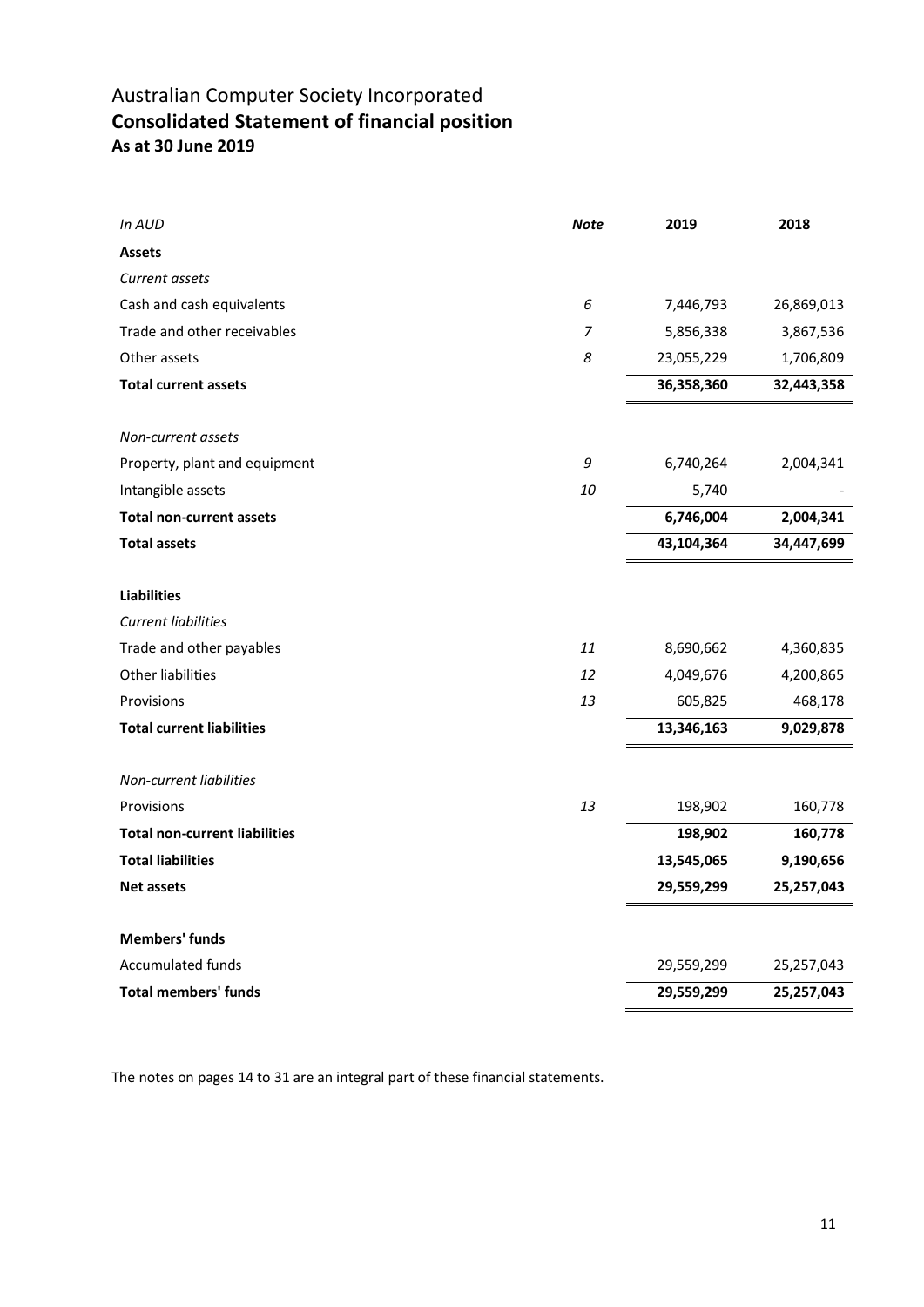### Australian Computer Society Incorporated **Consolidated Statement of changes in equity For the year ended 30 June 2019**

| In AUD                                  | <b>Accumulated funds</b> | <b>Total</b> |
|-----------------------------------------|--------------------------|--------------|
| Balance at 1 July 2017                  | 22,702,571               | 22,702,571   |
| Total comprehensive income for the year |                          |              |
| Surplus for the year                    | 2,554,472                | 2,554,472    |
| Total comprehensive income for the year | 2,554,472                | 2,554,472    |
| Balance at 30 June 2018                 | 25,257,043               | 25,257,043   |
|                                         |                          |              |
| Balance at 1 July 2018                  | 25,257,043               | 25,257,043   |
| Total comprehensive income for the year |                          |              |
| Surplus for the year                    | 4,302,256                | 4,302,256    |
| Total comprehensive income for the year | 4,302,256                | 4,302,256    |
| Balance at 30 June 2019                 | 29,559,299               | 29,559,299   |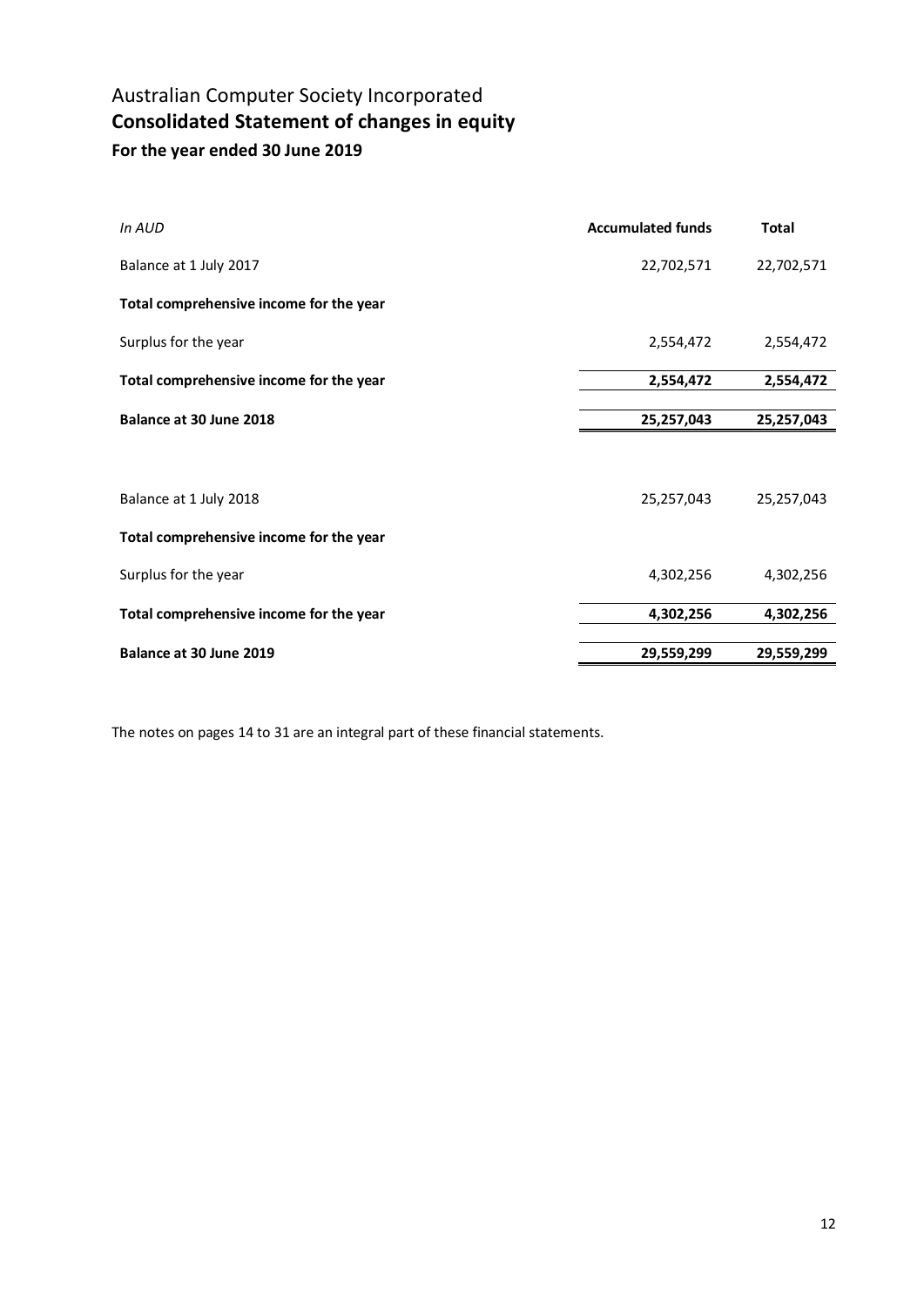### Australian Computer Society Incorporated **Consolidated Statement of cash flows For the year ended 30 June 2019**

| In AUD                                               | <b>Note</b> | 2019           | 2018           |
|------------------------------------------------------|-------------|----------------|----------------|
| Cash flows from operating activities                 |             |                |                |
| Receipts from customers                              |             | 44,650,886     | 37,772,606     |
| Payments to suppliers and employees                  |             | (39,651,064)   | (34, 693, 334) |
| Finance costs                                        |             | (443,708)      | (386,747)      |
| Net cash from operating activities                   |             | 4,556,114      | 2,692,525      |
|                                                      |             |                |                |
| Cash flows from investing activities                 |             |                |                |
| Interest received                                    |             | 367,572        | 322,467        |
| Acquisition of subsidiary RCL, net of cash acquired  | 18          | (799,527)      |                |
| Payments for property, plant and equipment           |             | (1,746,379)    | (2, 135, 206)  |
| Receipts/(Payments) for long term investment funds   |             | (18,000,000)   |                |
| Receipts/(Payments) for term deposits                |             | (3,800,000)    | 10,170,937     |
| Net cash from/(used in) investing activities         |             | (23, 978, 334) | 8,358,198      |
|                                                      |             |                |                |
| Net increase/(decrease) in cash and cash equivalents |             | (19,422,220)   | 11,050,723     |
| Cash and cash equivalents at beginning of year       |             | 26,869,013     | 15,818,290     |
| Cash and cash equivalents at end of year             | 6           | 7,446,793      | 26,869,013     |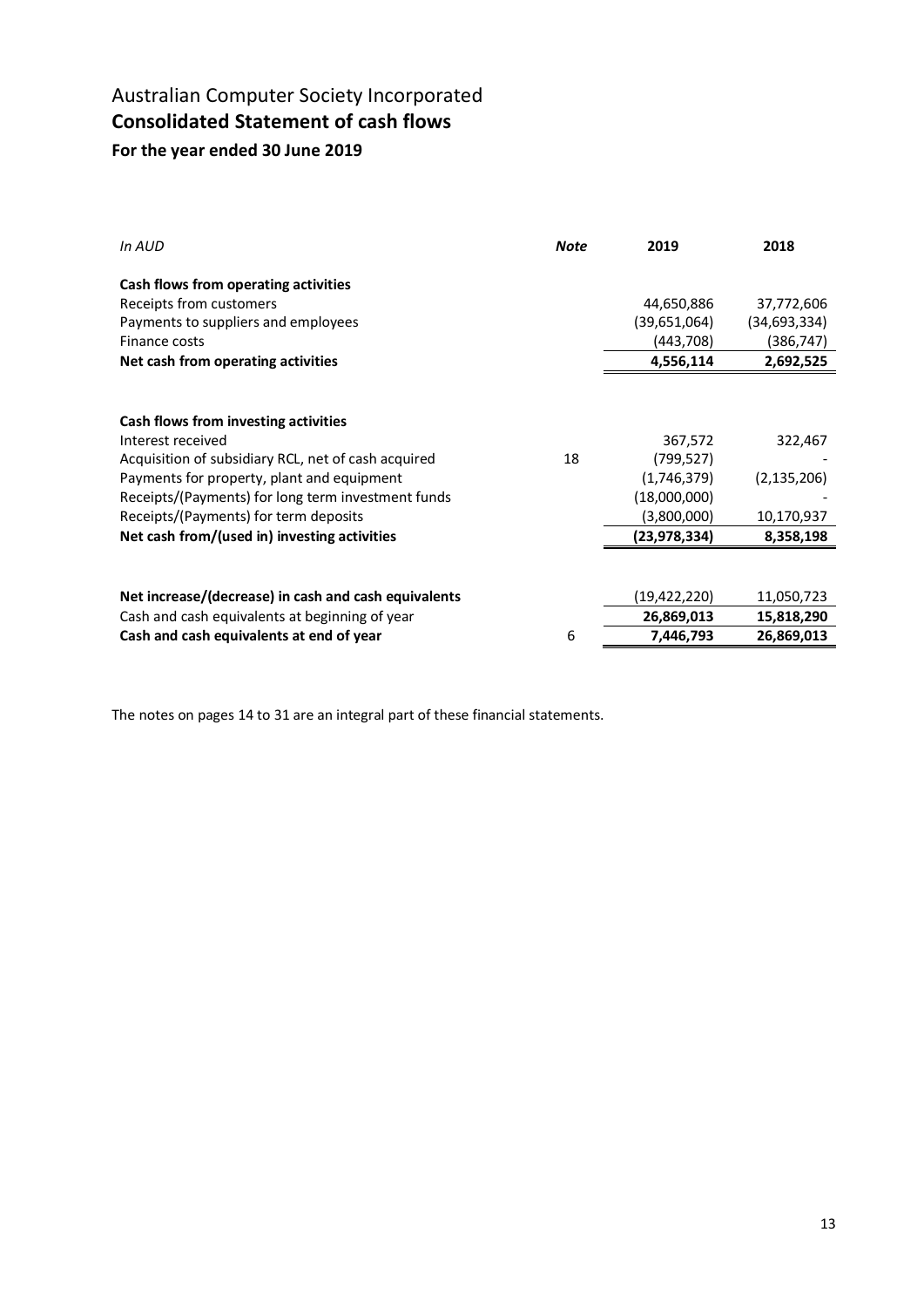#### **1 Reporting entity**

These consolidated financial statements comprise the Association and its subsidiaries (together referred to as the 'Group'), as at and for the year ended 30 June 2019.

Australian Computer Society Incorporated (the 'Association') is an entity domiciled in Australia. The address of the Association's registered office is Units 8 and 9, 26-28 Napier Close, Deakin, ACT, 2600 and the principal place of business is Level 27, Tower One, 100 Barangaroo Avenue, Sydney, NSW 2000.

The Group is a professional association for those working in the field of information and communication technology. The Association is a not-for-profit entity and its subsidiaries are for-profit entities.

#### **2 Basis of preparation**

#### **(a) Statement of compliance**

In the opinion of the Management Committee, the Group is not publicly accountable. The financial statements are Tier 2 general purpose financial statements which have been prepared in accordance with Australian Accounting Standards – Reduced Disclosure Requirements adopted by the Australian Accounting Standards Board and the Associations Incorporations Act 1991. These financial statements comply with Australian Accounting Standards – Reduced Disclosure Requirements. They were authorised for issue by the Management Committee on 22<sup>nd</sup> October 2019. Details of the Group's accounting policies, including changes during the year, are included in Notes 3.

This is the Group's first set of annual financial statements in which AASB 9 *Financial Instruments* and AASB 15 *Revenue from Contracts with Customers (for-profit subsidiaries only)* has been applied. Changes to significant accounting policies are described in Note 2(e).

#### **(b) Basis of measurement**

The financial statements have been prepared on the historical cost basis.

#### **(c) Functional and presentation currency**

These financial statements are presented in Australian dollars, which is the Group's functional currency.

#### **(d) Use of estimates and judgements**

The preparation of financial statements in accordance with Australian Accounting Standards – Reduced Disclosure Regime, requires management to make judgements, estimates and assumptions that affect the application of accounting policies and the reported amounts of assets, liabilities, income and expenses. Actual results may differ from these estimates.

Estimates and underlying assumptions are reviewed on an ongoing basis. Revisions to accounting estimates are recognised in the period in which the estimate is revised and in any future periods affected.

There are no judgements made by management in the application of Australian Accounting Standards that have significant impact on the financial report or estimates with a significant risk of material adjustment in the next year.

#### **(e) Changes to significant accounting policies**

The Group has initially applied AASB 9 *Financial Instruments* from 1 July 2018. The Group's for-profit subsidiaries have initially applied AASB 15 *Revenue from Contracts with Customers* from 1 July 2018.

Due to the transition methods chosen by the Group in applying these standards, comparative information throughout these financial statements has not been restated to reflect the requirements of the new standards, except for separately presenting impairment loss on trade receivables.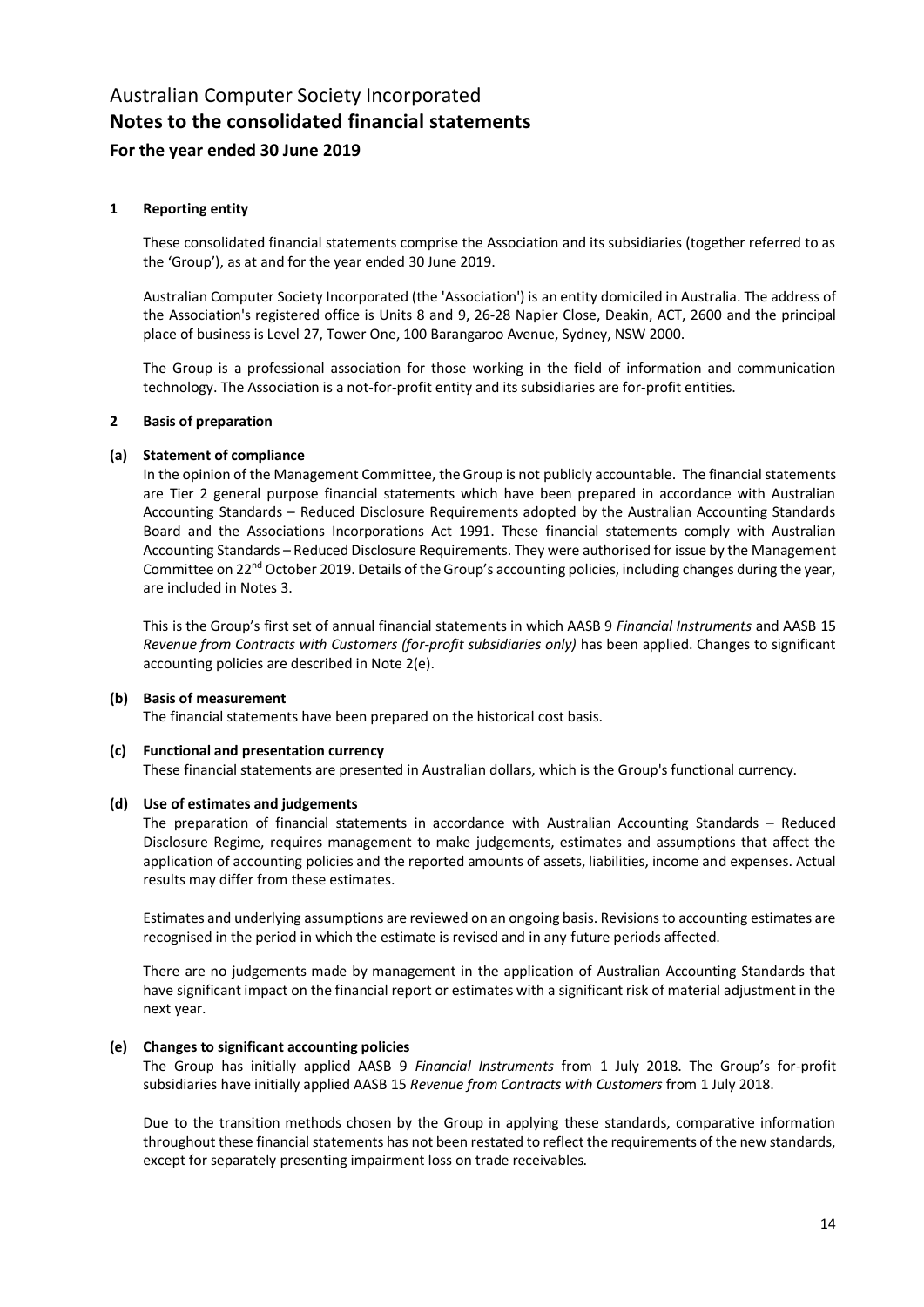# Australian Computer Society Incorporated **Notes to the consolidated financial statements (continued)**

### **For the year ended 30 June 2019**

#### **2 Basis of preparation (continued)**

The adoption of these new standards did not have a significant impact on the Group's financial statements.

#### *AASB 9 Financial Instruments*

AASB 9 sets out requirements for recognising and measuring financial assets, financial liabilities and some contracts to buy or sell non-financial items. This standard replaces AASB 139 *Financial Instruments: Recognition and Measurement*. There was no impact to opening retained earnings as a result of the adoption of AASB 9 at 1 July 2018.

As a result of the adoption of AASB 9, the Group has adopted consequential amendments to AASB 101 *Presentation of Financial Statements*, which require impairment of financial assets to be presented in a separate line item in the statement of profit or loss and OCI. Impairment losses on trade and other receivables are presented under 'Administrative expenses', similar to the presentation under AASB 139, and not presented separately in the statement of profit or loss and OCI due to materiality considerations.

Classification of major categories of financial instruments under AASB 9 and AASB 139 are presented below:

| Category                        | New classification<br>under AASB 9 | Original classification<br>under AASB 139 | Impact on<br>reported 1 July<br>2018 amounts |
|---------------------------------|------------------------------------|-------------------------------------------|----------------------------------------------|
| <b>Financial assets</b>         |                                    |                                           |                                              |
| Cash and cash equivalents       | Amortised cost                     | Loans and receivables                     |                                              |
| Trade and other receivables     | Amortised cost                     | Loans and receivables                     |                                              |
| Other assets $-$ term deposits  | Amortised cost                     | Loans and receivables                     |                                              |
| Other assets – investment funds | Fair value through P&L             |                                           |                                              |
| <b>Financial liabilities</b>    |                                    |                                           |                                              |
| Trade and other payables        | Amortised cost                     | Other financial<br>liabilities            |                                              |

The Group has adopted AASB 9 using the cumulative effect method (without practical expedients), with the effect of initially applying this standard, if any, recognised at the date of initial application (i.e. 1 July 2018). No impact was noted on the quantum of financial instruments previously reported from the adoption of AASB 9. Accordingly, the information presented for 2018 has not been restated. Additionally, the disclosure requirements in AASB 9 have not generally been applied to comparative information.

Refer to note 3(b) for the Group's accounting policy in respect of financial instruments under AASB 9.

#### *AASB 15 Revenue from Contracts with Customers (for-profit subsidiaries only)*

AASB 15 establishes a comprehensive framework for determining whether, how much and when revenue is recognised. It replaced AASB 118 *Revenue*, AASB 111 *Construction Contracts* and related interpretations. Under AASB 15, revenue is recognised when a customer obtains control of the goods or services. Determining the timing of the transfer of control - at a point in time or over time - requires judgement.

The Group's for-profit subsidiaries have adopted AASB 15 using the cumulative effect method (without practical expedients), with the effect of initially applying this standard, if any, recognised at the date of initial application (i.e. 1 July 2018). No impact was noted on the timing and quantum of revenue previously reported from the adoption of AASB 15. Accordingly, the information presented for 2018 has not been restated. Additionally, the disclosure requirements in AASB 15 have not generally been applied to comparative information.

Refer to note 3(k) for the Group's accounting policy in respect of revenue under AASB 15.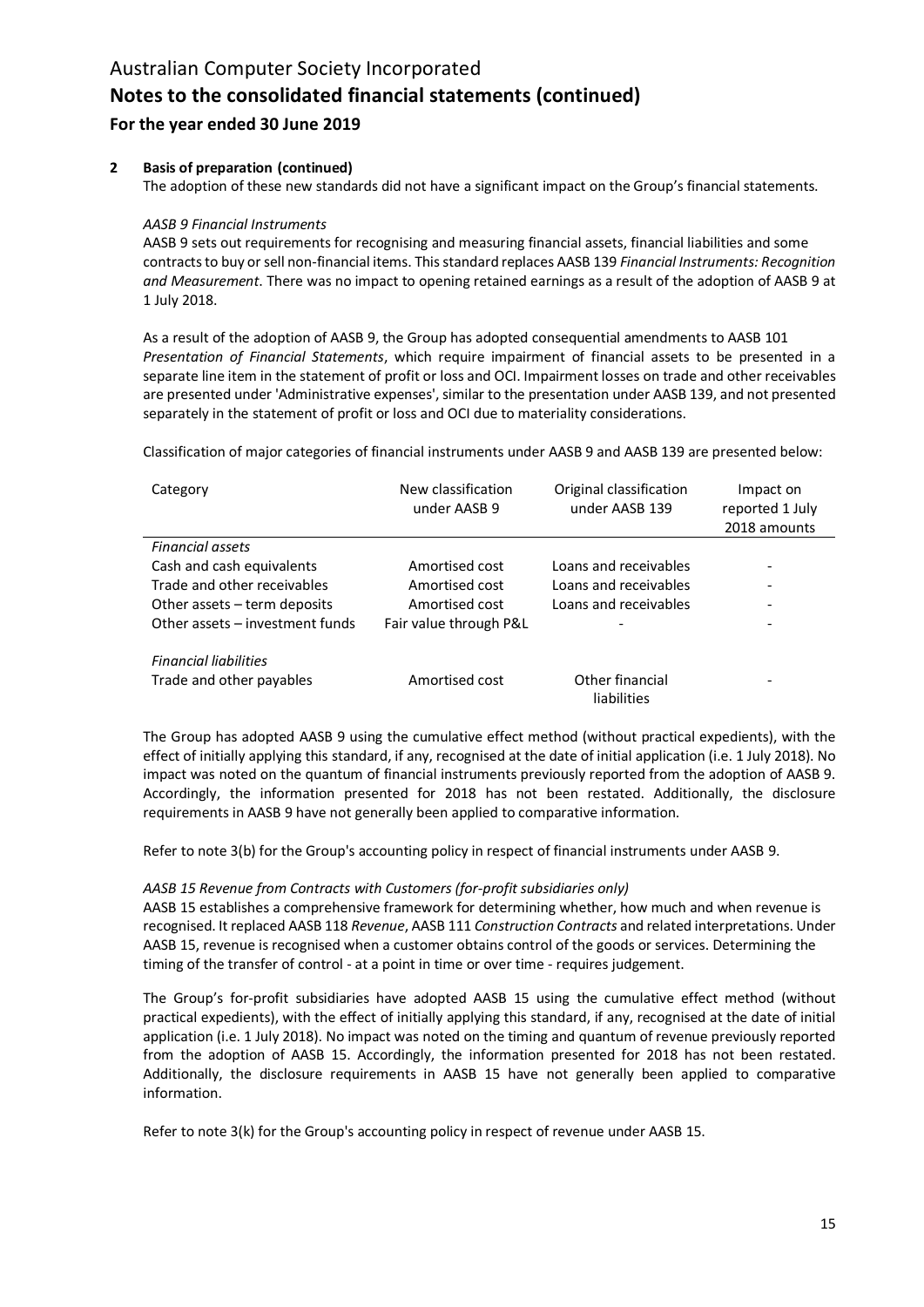#### **3 Significant accounting policies**

#### **(a) Foreign currency**

#### *(i) Foreign currency transactions*

Transactions in foreign currencies are translated to the functional currency of the Group at exchange rates at the dates of the transactions. Monetary assets and liabilities denominated in foreign currencies at the reporting date are retranslated to the functional currency at the exchange rate at that date. The foreign currency gain or loss on monetary items is the difference between amortised cost in the functional currency at the beginning of the period, adjusted for effective interest and payments during the period, and the amortised cost in foreign currency translated at the exchange rate at the end of the year.

#### **(b) Financial instruments – policy applicable from 1 July 2018**

#### *(i) Financial assets*

On initial recognition, a financial asset is classified and measured at: amortised cost, fair value other comprehensive income – Debt investment, fair value other comprehensive income – equity investment; or fair value through profit or loss.

Financial assets are not reclassified subsequent to their initial recognition unless the Group changes it business model for managing financial assets.

The Group derecognises a financial asset when the contractual rights to the cash flows from the financial asset expire, or it transfers the rights to receive the contractual cash flows in a transaction in which substantially all of the risks and rewards of ownership of the financial asset are transferred or in which the Group neither transfers nor retains substantially all of the risks and rewards of ownership and it does not retain control of the financial asset.

#### *Financial assets at amortised cost*

A financial asset classified under this category are assets held with the objective to collect contractual cashflows. These assets have fixed and determinable payments of principal and interest on the principal amount outstanding.

These assets are subsequently measured at amortised cost using the effective interest method. The amortised cost is reduced by impairment losses. Interest income and impairment are recognised in the Statement of Profit or Loss and Other Comprehensive Income.

#### *Equity investments and fixed interest investments at fair value through profit or loss*

These assets are measured at fair value. Net gains and losses, including interest income, are recognised in the Statement of Profit or Loss and Other Comprehensive Income.

#### *Impairment*

The Group recognises loss allowances on financial assets measured at amortised cost, but not to investments in equity instruments in line with AASB 9.

Loss allowances for trade receivables are measured at an amount equal to the lifetime expected credit loss. The Group have used past experience and best available information to determine the Trade Receivables that are likely not to be collected.

#### *(ii) Financial liabilities*

There has been no material change in the accounting policy for financial liabilities as a result of the adoption of AASB 9.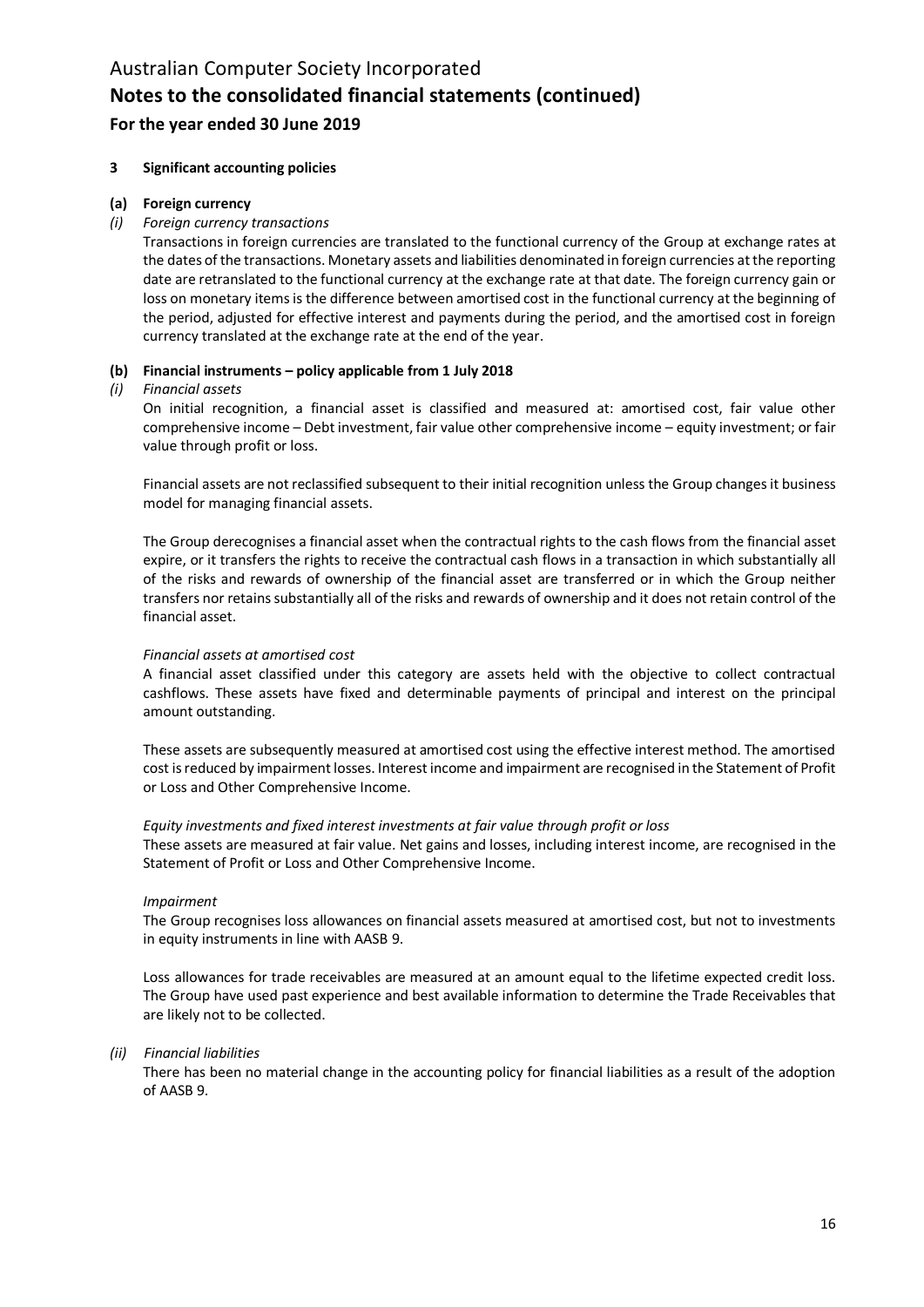#### *Significant accounting policies (continued)*

#### **(c) Financial instruments – policy applicable for 1 July 2017 to 30 June 2018**

#### *(i) Non-derivative financial assets*

The Group initially recognises loans and receivables on the date that they are originated. All other financial assets are recognised initially on the trade date at which the Group becomes a party to the contractual provisions of the instrument.

The Group derecognises a financial asset when the contractual rights to the cash flows from the asset expire, or it transfers the rights to receive the contractual cash flows on the financial asset in a transaction in which substantially all the risks and rewards of ownership of the financial asset are transferred. Any interest in transferred financial assets that is created or retained by the Group is recognised as a separate asset or liability.

Financial assets and liabilities are offset and the net amount presented in the statement of financial position when, and only when, the Group has a legal right to offset the amounts and intends either to settle on a net basis or to realise the asset and settle the liability simultaneously.

The Group has the following non-derivative financial assets: loans and receivables and cash and cash equivalents.

#### *Loans and receivables*

Loans and receivables are financial assets with fixed or determinable payments that are not quoted in an active market. Such assets are recognised initially at fair value plus any directly attributable transaction costs. Subsequent to initial recognition loans and receivables are measured at amortised cost using the effective interest method, less any impairment losses see note 3(f)(i).

Loans and receivables comprise cash and cash equivalents and, trade and other receivables.

#### *Cash and cash equivalents*

Cash and cash equivalents comprise cash balances and call deposits with original maturities of three months or less from the acquisition date that are subject to an insignificant risk of changes in their fair value, and are used by the Group in the management of its short-term commitments.

#### *(ii) Non-derivative financial liabilities*

The Group initially recognises financial liabilities on the trade date at which the Group becomes a party to the contractual provisions of the instrument.

The Group derecognises a financial liability when its contractual obligations are discharged or cancelled or expire.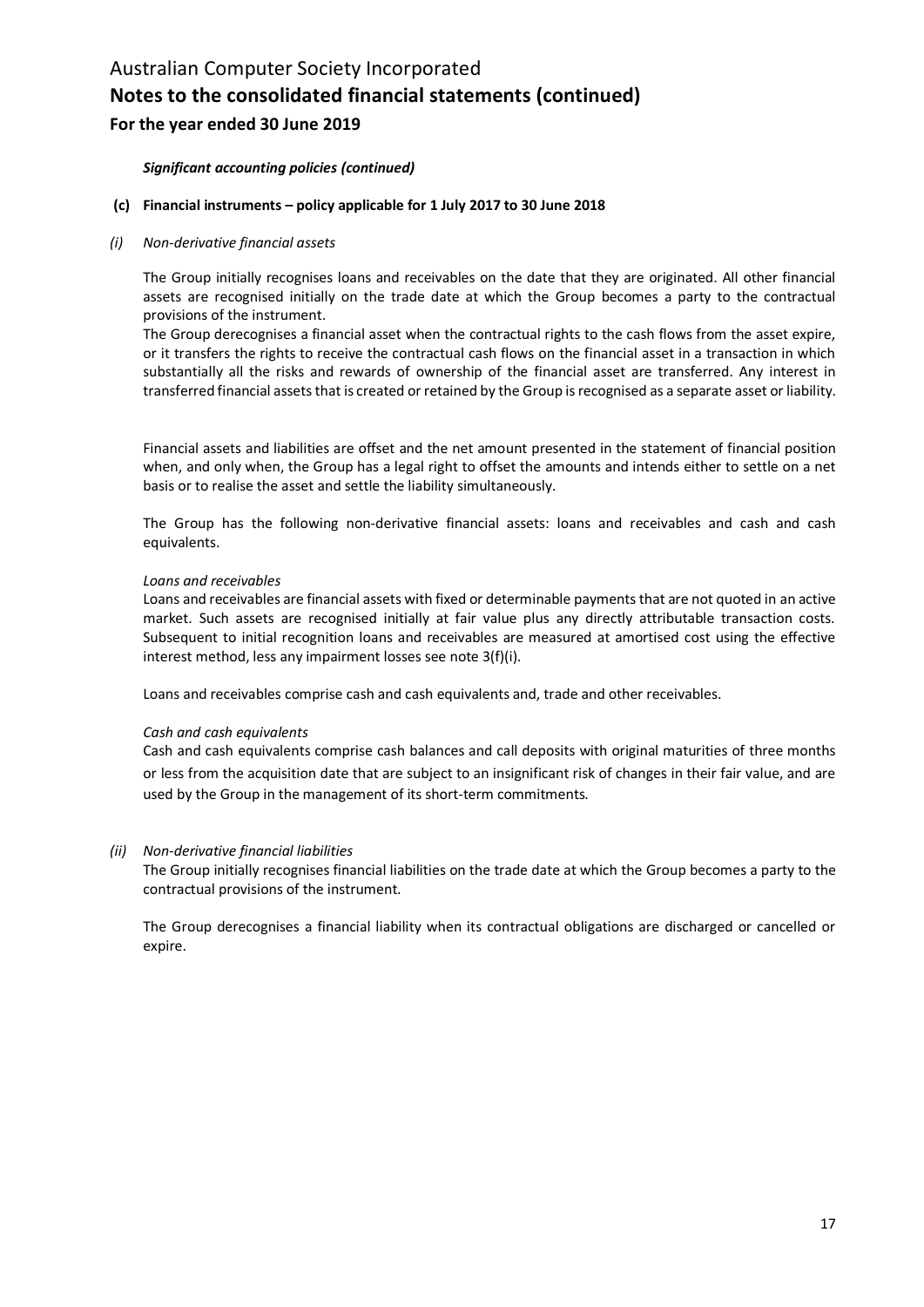#### *Significant accounting policies (continued)*

The Group classifies non-derivative financial liabilities into the other financial liabilities' category. Such financial liabilities are recognised initially at fair value less any directly attributable transaction costs. Subsequent to initial recognition, these financial liabilities are measured at amortised cost using the effective interest rate method.

Other financial liabilities comprise trade and other payables.

#### **(d) Property, plant and equipment**

*(i) Recognition and measurement*

Items of property, plant and equipment are measured at cost less accumulated depreciation and accumulated impairment losses.

Cost includes expenditure that is directly attributable to the acquisition of the asset. The cost of selfconstructed assets includes the cost of materials and direct labour, any other costs directly attributable to bringing the assets to a working condition for their intended use, when the Group has an obligation to remove the assets or restore the site, an estimate of the costs of dismantling and removing the items and restoring the site on which they are located, and capitalised borrowing costs. Purchased software that is integral to the functionality of the related equipment is capitalised as part of that equipment.

When parts of an item of property, plant and equipment have different useful lives, they are accounted for as separate items (major components) of property, plant and equipment.

Any gains and losses on disposal of an item of property, plant and equipment (calculated as the difference between the net proceeds from disposal and the carrying amount of the item) is recognised in profit or loss.

#### *(ii) Subsequent costs*

Subsequent expenditure is capitalised only when it is probable that the future economic benefits associated with the expenditure will flow to the Group. Ongoing repairs and maintenance is expensed as incurred.

#### *(iii) Depreciation*

Items of property, plant and equipment are depreciated on a straight-line basis in profit or loss over the estimated useful lives of each component. Leased assets are depreciated over the shorter of the lease term and their useful lives unless it is reasonably certain that the Group will obtain ownership by the end of the lease term.

The depreciation rates for the current and comparative periods are as follows:

|           | Straight-line basis    | 2019                                     | 2018                                     |
|-----------|------------------------|------------------------------------------|------------------------------------------|
| $\bullet$ | <b>Buildings</b>       | 2.5%                                     | 2.5%                                     |
| $\bullet$ | Leasehold improvements | Straight line over the term of the lease | Straight line over the term of the lease |
| ٠         | Furniture and fittings | 25%                                      | 25%                                      |
| $\cdot$   | Office equipment       | 25%                                      | 25%                                      |
| $\cdot$   | Computer hardware      | 25%                                      | 25%                                      |

Depreciation methods, useful lives and residual values are reviewed at each reporting date and adjusted if appropriate.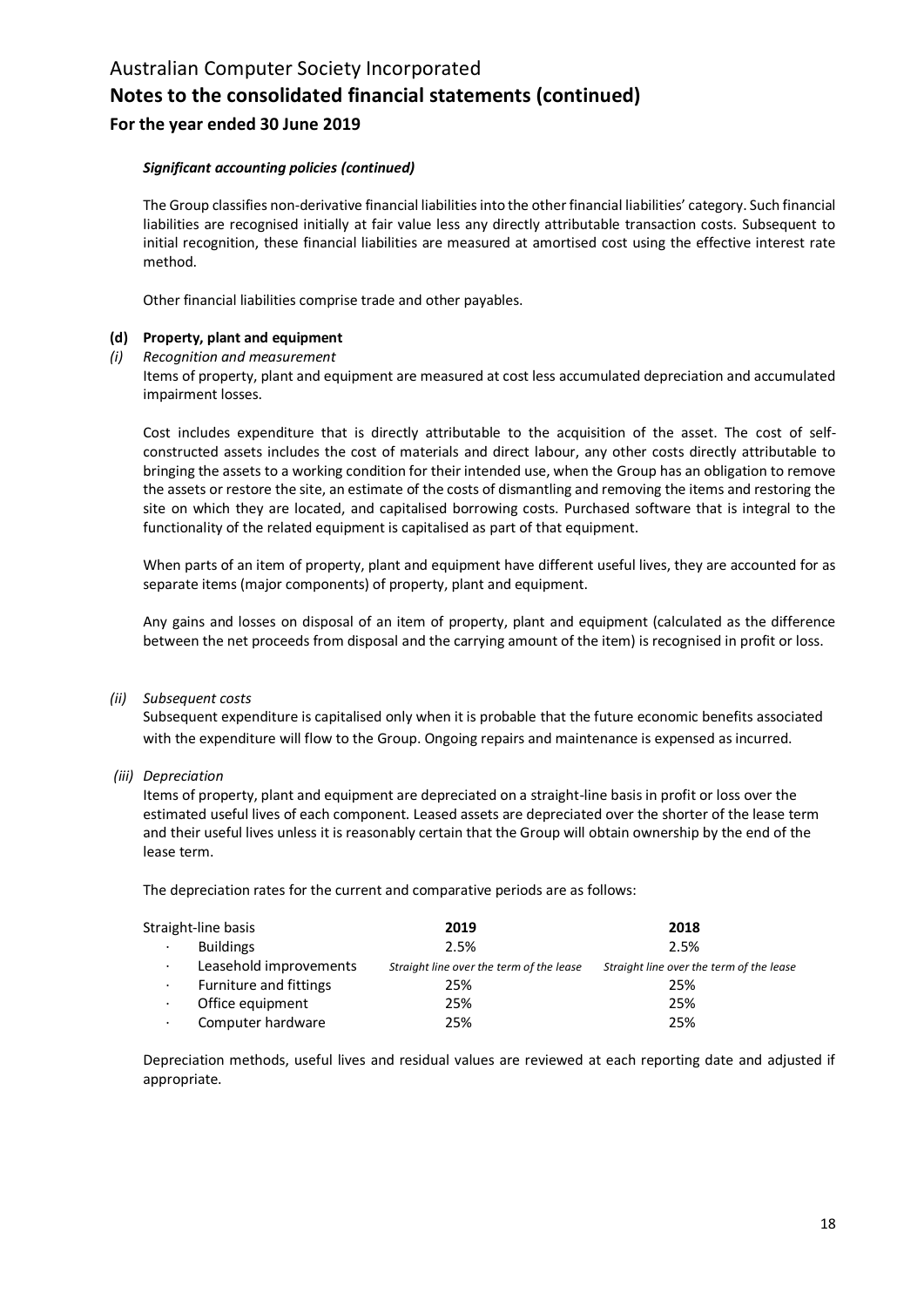#### *Significant accounting policies (continued)*

#### **(e) Intangible assets**

*(i) Research and development*

Expenditure on research activities, undertaken with the prospect of gaining new scientific or technical knowledge and understanding, is recognised in profit or loss as incurred.

Development activities involve a plan or design for the production of new or substantially improved products and processes. Development expenditure is capitalised only if development costs can be measured reliably, the product or process is technically and commercially feasible, future economic benefits are probable, and the Group intends to and has sufficient resources to complete development and to use or sell the asset. The expenditure capitalised includes the cost of materials, direct labour and overhead costs that are directly attributable to preparing the asset for its intended use, and capitalised borrowing costs. Other development expenditure is recognised in profit or loss as incurred.

Capitalised development expenditure is measured at cost less accumulated amortisation and accumulated impairment losses.

#### *(ii) Goodwill*

Goodwill arising on the acquisition of subsidiaries is measured at cost less accumulated impairment losses.

*(iii) Other intangible assets*

Other intangible assets that are acquired by the Group and have finite useful lives are measured at cost less accumulated amortisation and accumulated impairment losses.

#### *(iv) Subsequent expenditure*

Subsequent expenditure is capitalised only when it increases the future economic benefits embodied in the specific asset to which it relates. All other expenditure, including expenditure on internally generated goodwill and brands, is recognised in profit or loss as incurred.

#### *(v) Amortisation*

Intangible assets are amortised on a straight-line basis in profit or loss over their estimated useful lives, from the date that they are available for use.

The estimated useful lives for the current and comparative years are as follows:

|                    | 2019    | 2018    |
|--------------------|---------|---------|
| Course development | 3 years | 3 years |
| Computer software  | 3 years | 3 years |

Amortisation methods, useful lives and residual values are reviewed at each financial year-end and adjusted if appropriate.

#### **(f) Leased assets**

Leases in terms of which the Group assumes substantially all the risks and rewards of ownership are classified as finance leases. On initial recognition the leased asset is measured at an amount equal to the lower of its fair value and the present value of the minimum lease payments. Subsequent to initial recognition, the asset is accounted for in accordance with the accounting policy applicable to that asset.

Other leases are operating leases and are not recognised in the Group's statement of financial position.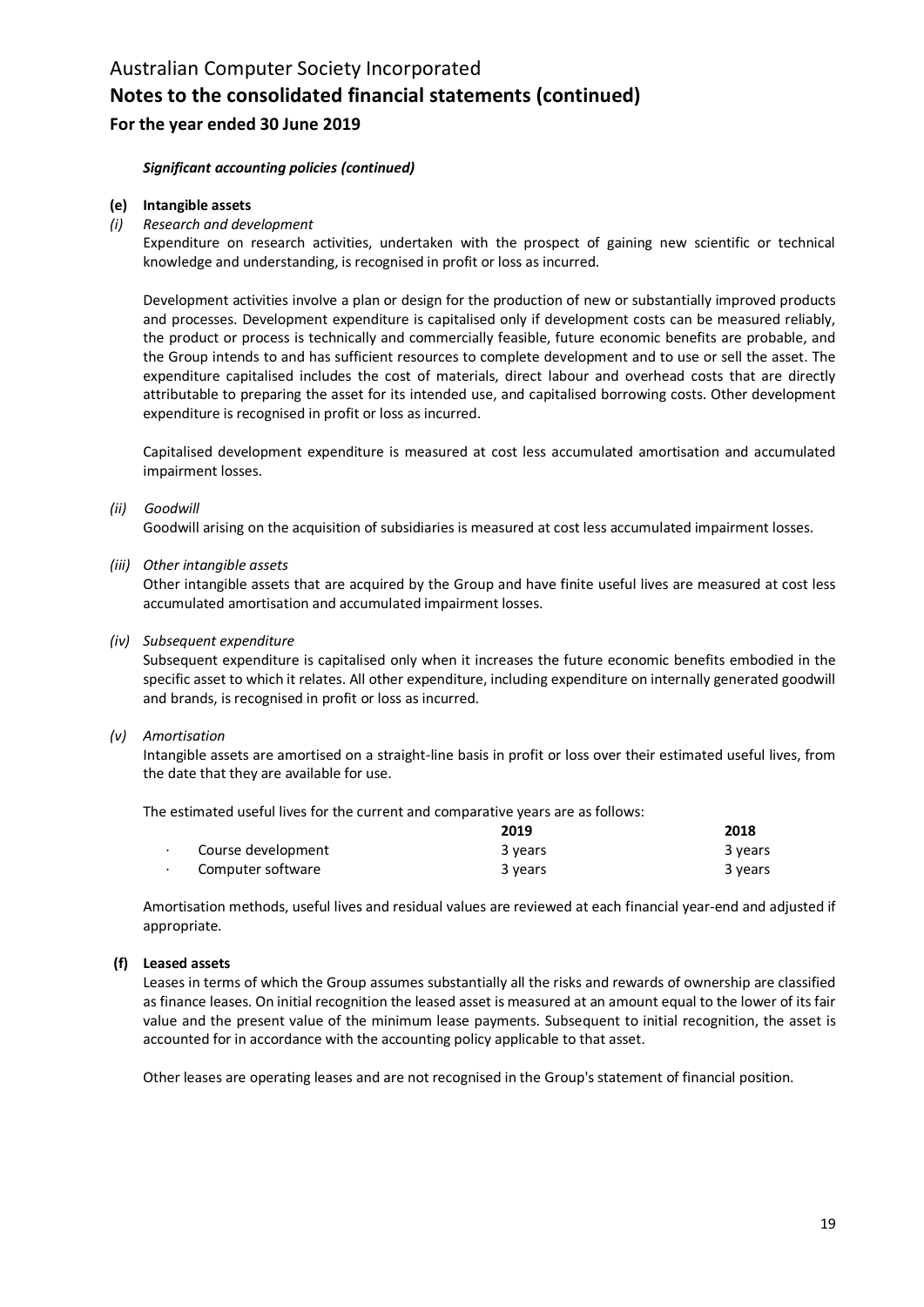#### *Significant accounting policies (continued)*

#### **(g) Impairment**

#### *(i) Non-derivative financial assets*

A financial asset is assessed at each reporting date to determine whether there is objective evidence that it is impaired. A financial asset is impaired if objective evidence indicates that a loss event has occurred after the initial recognition of the asset, and that the loss event had a negative effect on the estimated future cash flows of that asset that can be estimated reliably.

Objective evidence that financial assets (including equity securities) are impaired can include default or delinquency by a debtor, restructuring of an amount due to the Group on terms that the Group would not consider otherwise, indications that a debtor or issuer will enter bankruptcy, the disappearance of an active market for a security. In addition, for an investment in an equity security, a significant or prolonged decline in its fair value below its cost is objective evidence of impairment.

#### *Financial assets measured at amortised cost*

The Group considers evidence of impairment for financial assets measured at amortised cost (loans and receivables) at both a specific asset and collective level. All individually significant assets are assessed for specific impairment. Those found not to be specifically impaired are then collectively assessed for any impairment that has been incurred but not yet identified. Assets that are not individually significant are collectively assessed for impairment by grouping together assets with similar risk characteristics.

In assessing collective impairment, the Group uses historical trends of the probability of default, timing of recoveries and the amount of loss incurred, adjusted for management's judgement as to whether current economic and credit conditions are such that the actual losses are likely to be greater or less than suggested by historical trends.

An impairment loss in respect of a financial asset measured at amortised cost is calculated as the difference between its carrying amount and the present value of the estimated future cash flows discounted at the asset's original effective interest rate. Losses are recognised in profit or loss and reflected in an allowance account against receivables. Interest on the impaired asset continues to be recognised through the unwinding of the discount. When an event occurring after the impairment was recognised causes the amount of impairment loss to decrease, the decrease in impairment loss is reversed through profit or loss.

#### *(ii)* Non-financial assets

The carrying amounts of the Groups' non-financial assets are reviewed at each reporting date to determine whether there is any indication of impairment. If any such indication exists, then the asset's recoverable amount is estimated. For intangible assets that have indefinite useful lives or that are not yet available for use, the recoverable amount is estimated each year at the same time.

The recoverable amount of an asset or CGU unit is the greater of its value in use and its fair value less costs to sell. In assessing value in use, the estimated future cash flows are discounted to their present value using a pretax discount rate that reflects current market assessments of the time value of money and the risks specific to the asset. For the purpose of impairment testing, assets that cannot be tested individually are grouped together into the smallest group of assets that generates cash inflows from continuing use that are largely independent of the cash inflows of other assets or CGUs.

Impairment losses are recognised in profit or loss. Impairment losses recognised in respect of CGUs are allocated to reduce the carrying amounts of assets in the CGU (or group of CGUs) on a pro rata basis.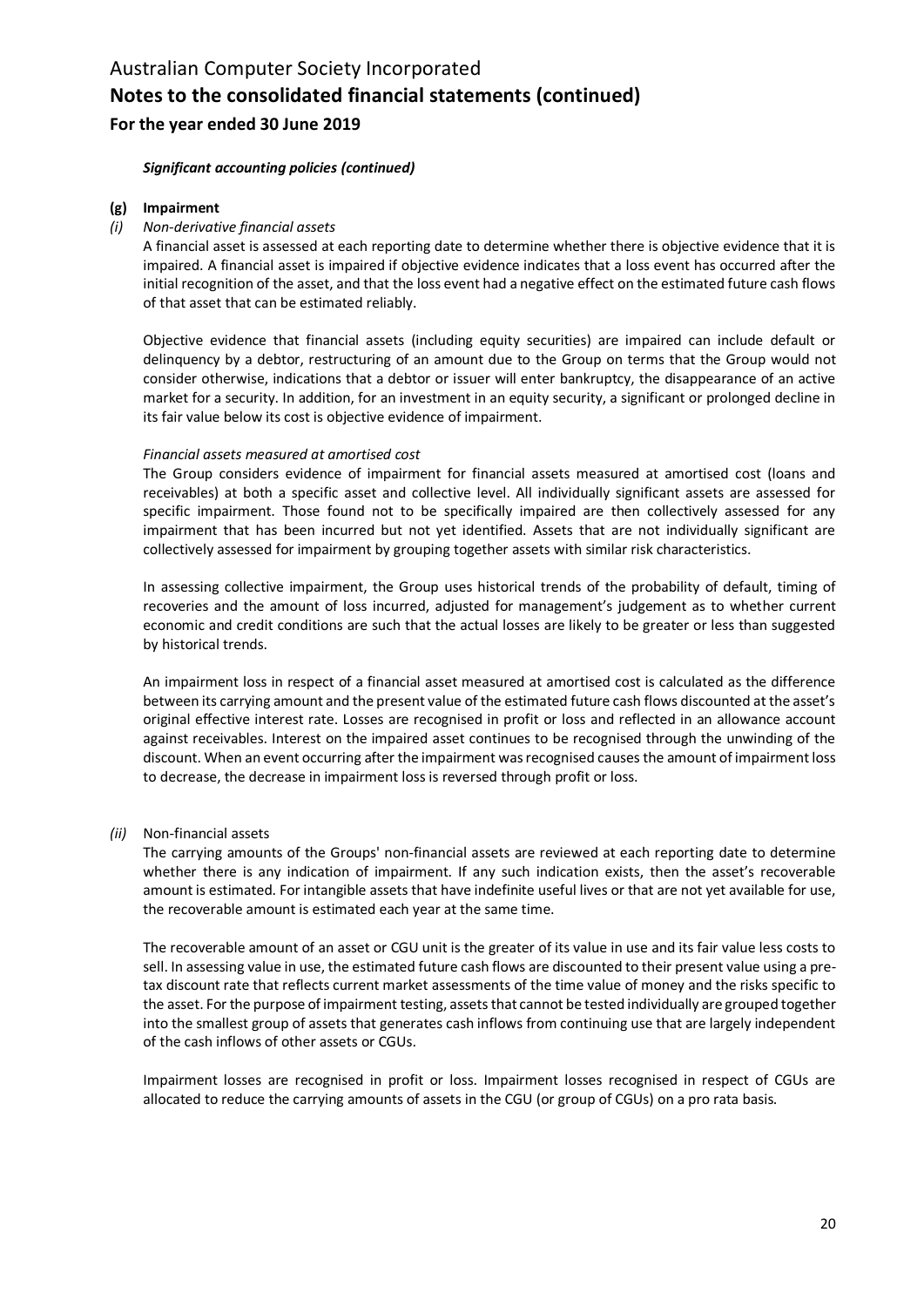#### *Significant accounting policies (continued)*

An impairment loss is reversed only to the extent that the asset's carrying amount does not exceed the carrying amount that would have been determined, net of depreciation or amortisation, if no impairment loss had been recognised.

#### **(h) Employee benefits**

*(i) Defined contribution plans*

A defined contribution plan is a post-employment benefit plan under which an entity pays fixed contributions into a separate entity and will have no legal or constructive obligation to pay further amounts. Obligations for contributions to defined contribution plans are recognised as an employee benefit expense in profit or loss in the periods during which services are rendered by employees. Prepaid contributions are recognised as an asset to the extent that a cash refund or a reduction in future payments is available. Contributions to a defined contribution plan that are due more than 12 months after the end of the period in which the employees render the service are discounted to their present value.

#### *(ii) Other long-term employee benefits*

The Group's net obligation in respect of long-term employee benefits is the amount of future benefit that employees have earned in return for their service in the current and prior periods plus related on-costs; that benefit is discounted to determine its present value, and the fair value of any related assets is deducted. The discount rate is the yield at the reporting date on AA credit-rated or government bonds that have maturity dates approximating the terms of the Group's obligations. The calculation is performed using the projected unit credit method. Any actuarial gains or losses are recognised in profit or loss in the period in which they arise.

#### *(iii) Short-term benefits*

Short-term employee benefit obligations are measured on an undiscounted basis and are expensed as the related service is provided. A liability is recognised for the amount expected to be paid under short term cash bonus or profit sharing plans if the Group has a present legal or constructive obligation to pay this amount as a result of past service provided by the employee, and the obligation can be estimated reliably.

#### **(i) Provisions**

A provision is recognised if, as a result of a past event, the Group has a present legal or constructive obligation that can be estimated reliably, and it is probable that an outflow of economic benefits will be required to settle the obligation. Provisions are determined by discounting the expected future cash flows at a pre-tax rate that reflects current market assessments of the time value of money and the risks specific to the liability. The unwinding of the discount is recognised as finance cost.

#### **(j) Revenue (not-for profit group entities)**

#### *(i) Membership fees and subscriptions*

Membership fees and subscriptions are recognised as revenue over the period to which they relate.

#### *(ii) Other revenue*

Other revenue is recognised when the economic benefits associated with the transactions will flow to the entity and the amount of revenue can be measured reliably.

#### *(iii) Interest revenue*

Interest income is recognised as it accrues in profit or loss, using the effective interest method.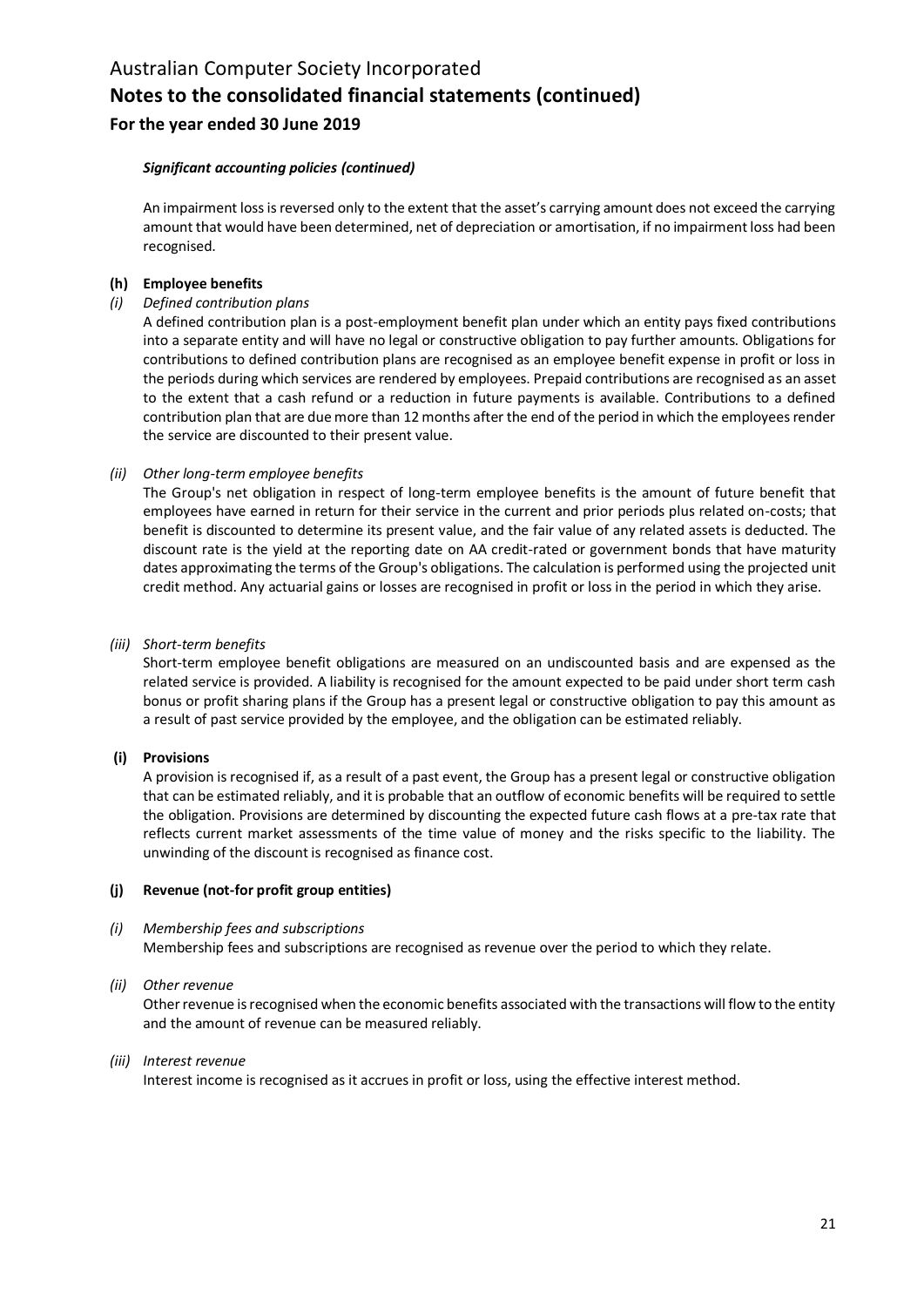#### *Significant accounting policies (continued)*

#### **(k) Revenue (for profit group entities)**

As of 1 July 2018, the Group's for-profit subsidiaries have adopted AASB 15 *Revenue from Contracts with Customers*. There were no changes to the quantum or timing of revenue recognised as a result of adoption of the standard, and no impact to opening retained earnings as for-profit subsidiaries were only acquired during the current year.

The Group assesses customer contracts at inception to identify individual performance obligations to its customers arising from the contract, with a performance obligation representing each promise to the Group's customers. Where appropriate the Group combines a series of performance obligations that are substantially the same and have the same pattern of transfer to the customer.

#### **(l) Lease payments**

Payments made under operating leases are recognised in profit or loss on a straight-line basis over the term of the lease. Lease incentives received are recognised as an integral part of the total lease expense, over the term of the lease.

Minimum lease payments made under finance leases are apportioned between the finance expense and the reduction of the outstanding liability. The finance lease is allocated to each period during the lease term so as to produce a constant periodic rate of interest on the remaining balance of the liability.

#### **(m) Finance income and finance costs**

Finance income comprises interest income on funds invested. Interest income is recognised in accordance with Note 3(i)(iii).

Finance costs comprise bank charges.

#### **(n) Income tax**

The Australian Computer Society Inc. has received an exemption under the Income Tax Assessment Act from paying income tax.

#### **(o) Goods and Services tax**

Revenues, expenses and assets are recognised net of the amount of goods and services tax (GST), except where the amount of GST incurred is not recoverable from the Australian Taxation Office (ATO). In these circumstances the GST is recognised as part of the cost of acquisition of the asset or as part of an item of expense.

Receivables and payables are stated with the amount of GST included.

The net amount of GST recoverable from, or payable to, the ATO is included as a current asset or liability in the statement of financial position. Cash flows are included in the statement of cash flows on a gross basis. The GST components of cash flows arising from investing and financing activities which are recoverable from, or payable to, the ATO are classified as operating cash flows.

#### **(p) Basis of consolidation**

#### *(i) Business combinations*

The Group accounts for business combinations using the acquisition method when control is transferred to the Group. The consideration transferred in the acquisition is generally measured at fair value, as are the identifiable net assets acquired. Any goodwill that arises is tested annually for impairment. Any gain on a bargain purchase is recognised in profit or loss immediately. Transaction costs are expenses as incurred, except if related to the issue of debt or equity securities.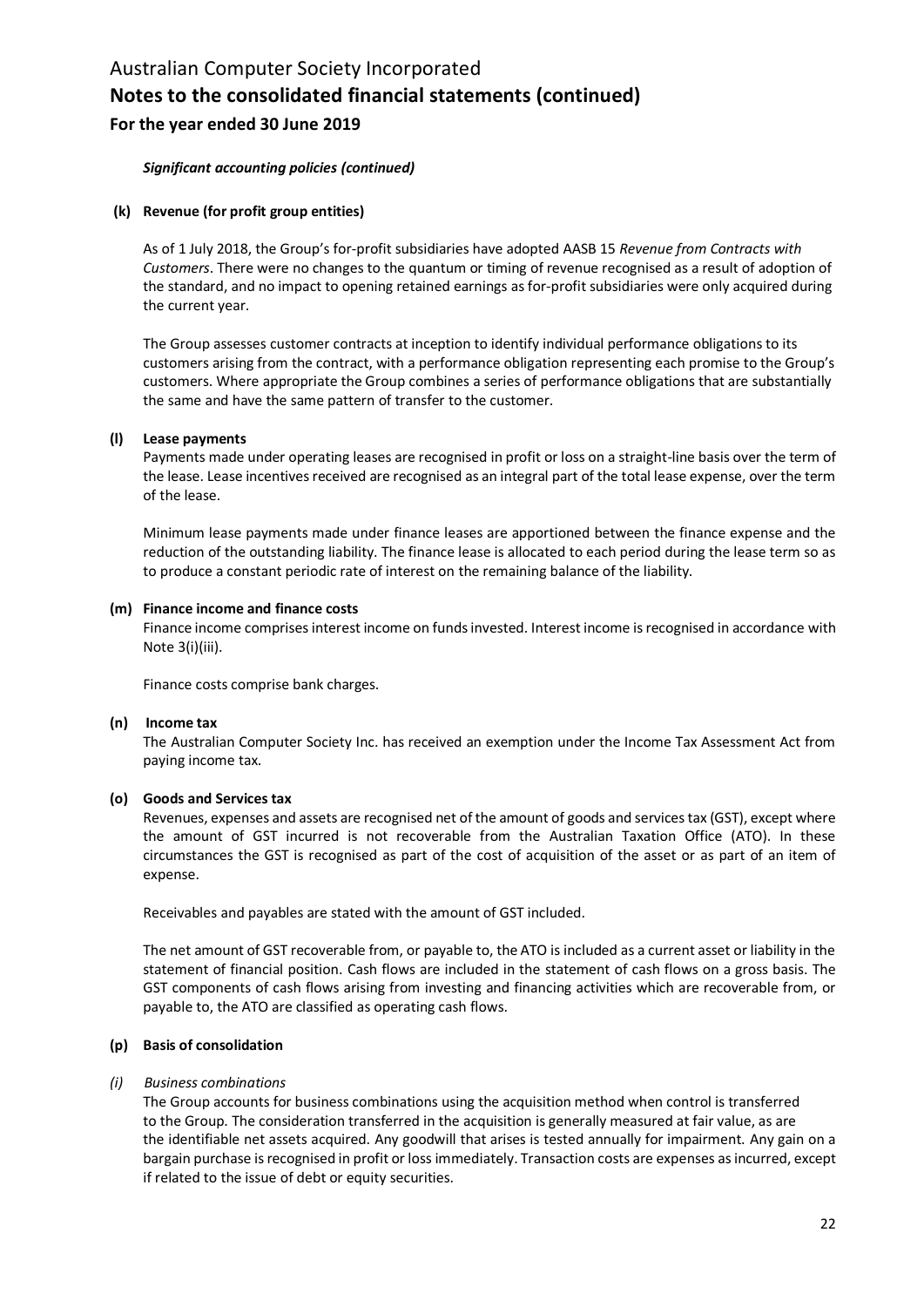#### *Significant accounting policies (continued)*

The consideration transferred does not include amounts related to the settlement of pre-existing relationships. Such amounts are generally recognised in profit or loss.

Any contingent consideration is measured at fair value at the date of acquisition. If an obligation to pay contingent consideration that meets the definition of a financial instrument is classified as equity, then it is not remeasured and settlement is accounted for within equity. Otherwise, other contingent consideration is remeasured at fair value at each reporting date and subsequent changes in the fair value of the contingent consideration are recognised in profit or loss.

*(ii) Subsidiaries*

Subsidiaries are entities controlled by the Group. The Group 'controls' an entity when it is exposed to, or has rights to, variable returns from its involvement with the entity and has the ability to affect those returns through its power over the entity. The financial statements of subsidiaries are included in the consolidated financial statements from the date on which control commences until the date on which control ceases.

#### *(iii) Transactions eliminated on consolidation*

Intra-group balances and transactions, and any unrealised income and expenses arising from intra-group transactions, are eliminated. Unrealised losses are eliminated in the same way as unrealised gains, but only to the extent that there is no evidence of impairment.

#### **(q) New standards and interpretations not yet adopted**

A number of new standards, amendments to standards and interpretations are effective for annual periods beginning after 1 July 2018, and have not been applied in preparing the financial statements.

#### **AASB 15 Revenue from Contracts with Customers and AASB 1058** *Income for Not-for-profit Entities*  **(not-for-profit Group entities only)**

AASB 15 and AASB 1058 establishes a comprehensive framework for determining whether, how much and when revenue is recognised. It replaces existing revenue recognition guidance, including AASB 118 *Revenue*, AASB 111 *Construction Contracts,* AASB Interpretation 13 *Customer Loyalty Programmes* and AASB 1004 *Contributions*.

AASB 15 and AASB 1058 are effective for annual reporting periods beginning on or after 1 January 2018, with early adoption permitted. The Group is assessing the potential impact on its financial statements resulting from the application of AASB 15 and AASB 1058.

#### **AASB 16 Leases (all Group entities)**

AASB 16 removes the lease classification test for lessees and requires all the leases (including operating leases) to be brought onto the balance sheet. The definition of a lease is also amended and is now the new on/off balance sheet test for lessees.

AASB 16 is effective for annual reporting periods beginning on or after 1 January 2019, with early adoption permitted where AASB 15 Revenue from Contracts with Customers is adopted at the same time.

The Group is assessing the potential impact on its financial statements resulting from the application of AASB 16.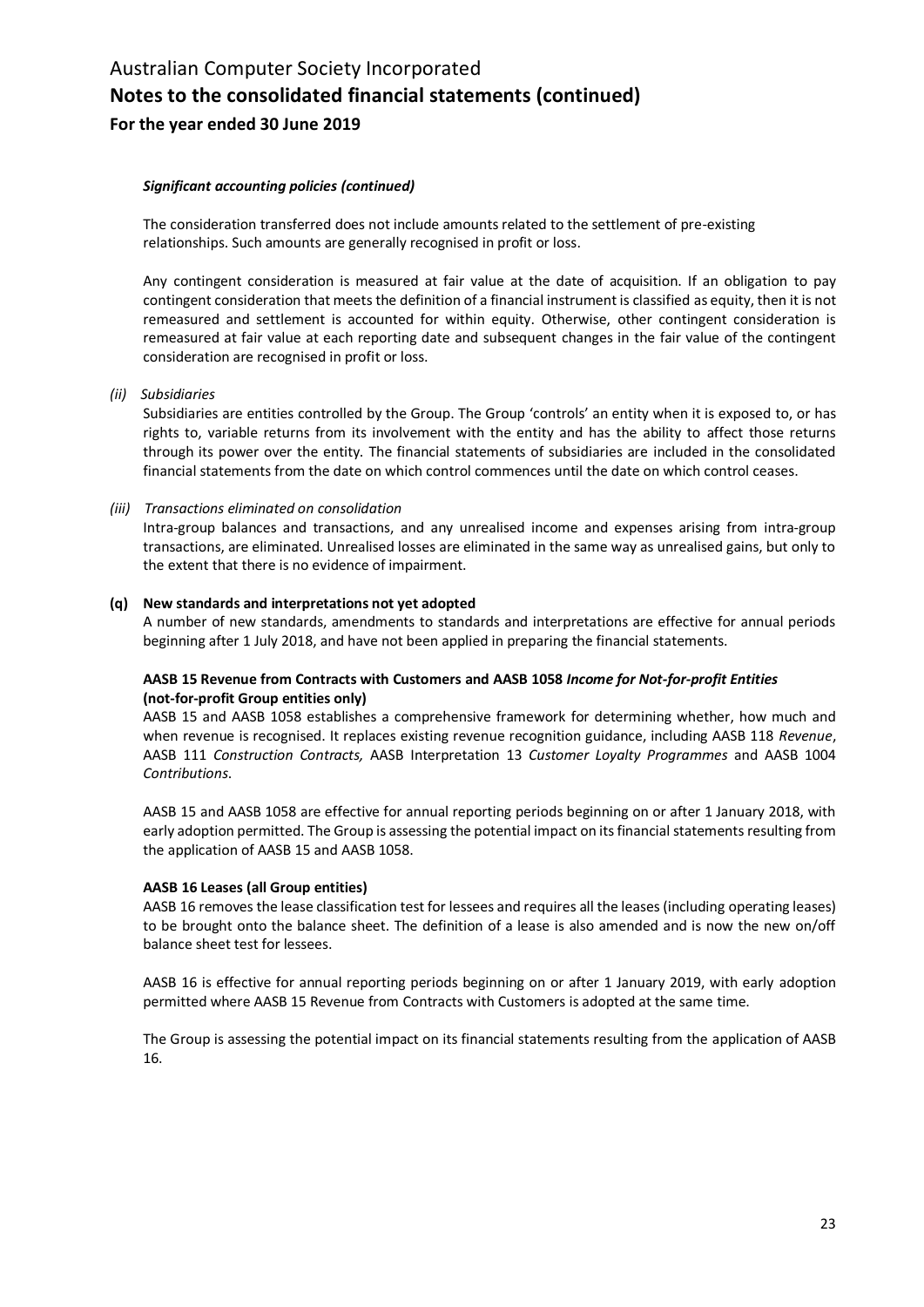#### **4 Revenue**

| In AUD                              | 2019       | 2018       |
|-------------------------------------|------------|------------|
| Membership fees                     | 2,879,323  | 3,052,900  |
| Professional standards income       | 38,550,988 | 31,540,771 |
| Commissions                         | 6,014      | 2,347      |
| Education, PD and conference income | 1,284,002  | 1,539,808  |
| Rental income                       | 29,932     | 2,000      |
| Interest                            | 718,931    | 450,739    |
| Other income                        | 1,717,563  | 42,496     |
|                                     | 45,186,753 | 36,631,061 |

### **5 Surplus for the year**

|   | In AUD                                    | 2019      | 2018      |
|---|-------------------------------------------|-----------|-----------|
|   | Depreciation of non-current assets        |           |           |
|   | <b>Building</b>                           | 2,000     | 2,000     |
|   | Leasehold improvements                    | 443,172   | 151,318   |
|   | Computer hardware                         | 203,933   | 132,278   |
|   | Office equipment                          | 14,712    | 1,017     |
|   | Furniture and fittings                    | 5,822     | 8,267     |
|   |                                           | 669,639   | 294,880   |
|   |                                           |           |           |
|   | <b>Amortisation of non-current assets</b> |           |           |
|   | Computer software                         | 5,236     | 39        |
|   |                                           |           |           |
|   | Operating lease rental expense            | 3,205,477 | 2,172,137 |
|   | Finance costs - bank charges              | 443,708   | 386,747   |
|   | Defined contribution plans                | 1,069,408 | 854,654   |
|   |                                           |           |           |
| 6 | Cash and cash equivalents                 |           |           |
|   |                                           |           |           |
|   | In AUD                                    | 2019      | 2018      |
|   |                                           |           |           |

|                             | 7.446.793 | 26,869,013 |
|-----------------------------|-----------|------------|
| Cash on short-term deposits | 3.478.968 | 24,030,685 |
| Cash on hand                | 3.967.825 | 2,838,328  |
|                             |           |            |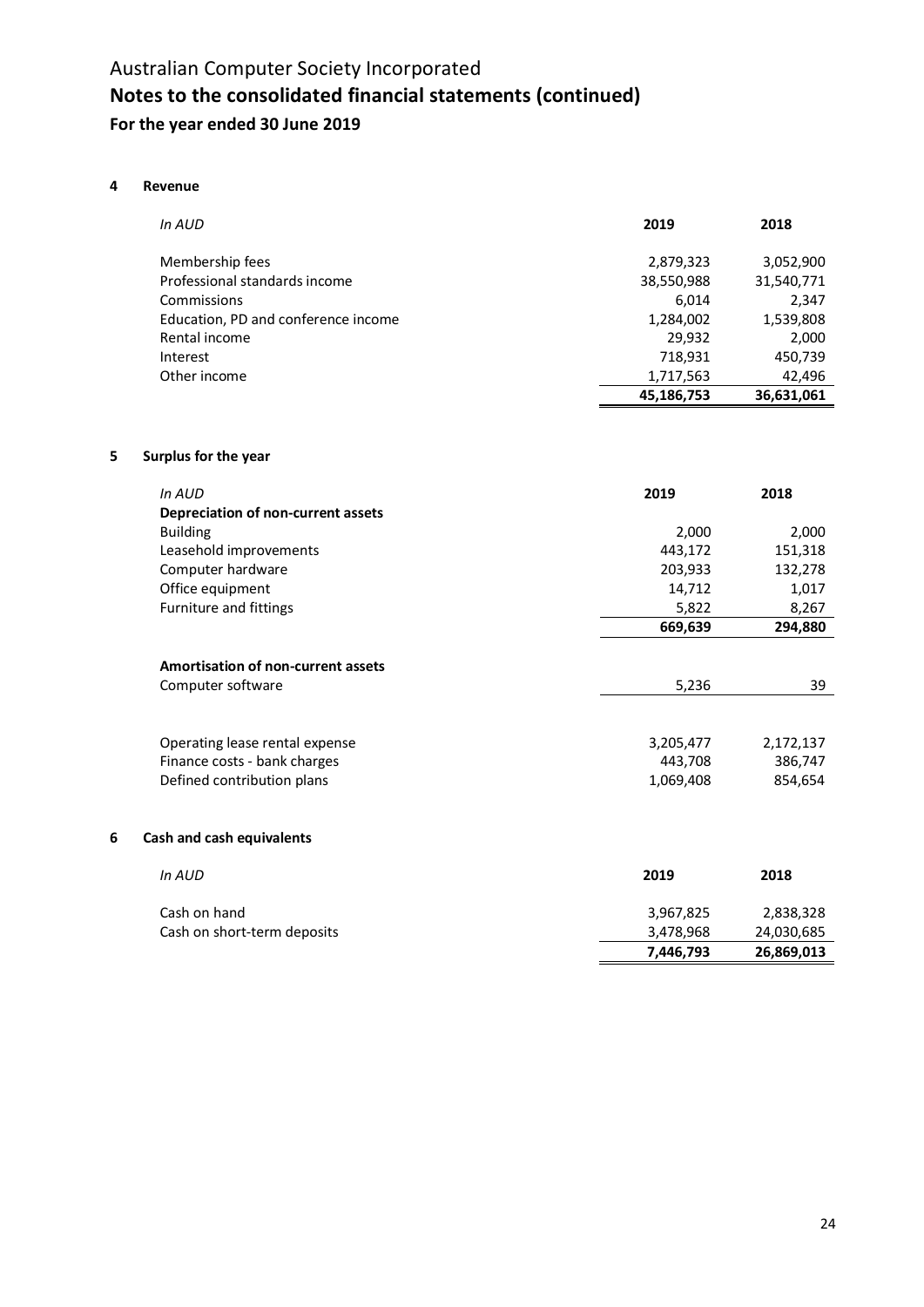#### **7 Trade and other receivables**

| In AUD                            | 2019      | 2018      |
|-----------------------------------|-----------|-----------|
| Membership and sundry receivables | 2,724,874 | 1,729,094 |
| Provision for doubtful debts      | (47, 320) | (385)     |
|                                   | 2,677,554 | 1,728,709 |
|                                   |           |           |
| Accrued income                    | 351,359   | 230,366   |
| Deposits                          | 2,827,425 | 1,908,461 |
|                                   | 5,856,338 | 3,867,536 |
|                                   |           |           |

#### **Impairment losses**

The movement in the allowance for impairment in respect of trade and other receivables during the year was as follows:

|                            | 2019    | 2018      |
|----------------------------|---------|-----------|
| Balance at 1 July          | 385     | 94.693    |
| Impairment loss recognised | 48.533  | (63, 751) |
| Amounts written off        | (1.599) | (30,557)  |
| <b>Balance at 30 June</b>  | 47.320  | 385       |

The allowance accounts in respect of trade and other receivables are used to record impairment losses unless the Group is satisfied that no recovery of the amount owing is possible; at that point the amount is considered irrecoverable and is written off against the financial asset directly.

#### **8 Other assets**

| 2019       | 2018      |
|------------|-----------|
| 1,057,409  | 1,706,809 |
| 3,800,000  |           |
| 18,197,820 |           |
| 23,055,229 | 1,706,809 |
|            |           |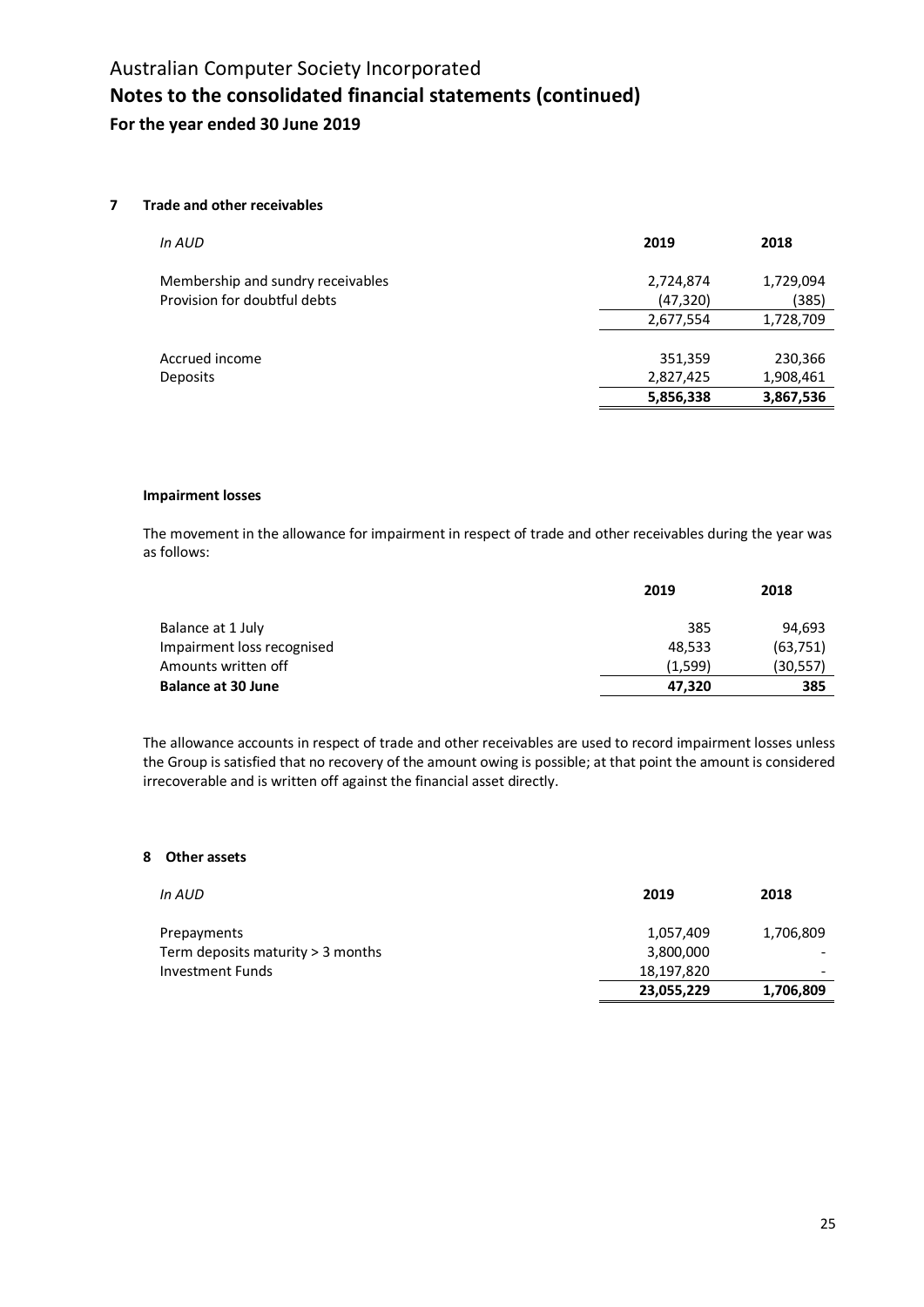### **9 Property, plant and equipment**

| In AUD                                          | Land and<br>building | Leasehold<br><i>improvements</i> | <b>Furniture and</b><br>fittings | <b>Office</b><br>equipment | Computer<br>hardware | <b>Total</b> |
|-------------------------------------------------|----------------------|----------------------------------|----------------------------------|----------------------------|----------------------|--------------|
| Cost                                            |                      |                                  |                                  |                            |                      |              |
| Balance at 1 July 2018<br>Acquired via business | 98,064               | 1,672,159                        | 89,124                           | 24,410                     | 690,952              | 2,574,709    |
| combination                                     |                      | 901,888                          |                                  | 120,852                    | 48,246               | 1,070,986    |
| Additions                                       |                      | 3,394,484                        | 836,703                          | 14,713                     | 376,809              | 4,622,709    |
| <b>Disposals</b>                                |                      | (66,585)                         | (22,127)                         | (15,803)                   | (29,016)             | (133,531)    |
| Balance at 30 June 2019                         | 98,064               | 5,901,946                        | 903,700                          | 144,172                    | 1,086,992            | 8,134,873    |
| Depreciation and impairment<br><b>Losses</b>    |                      |                                  |                                  |                            |                      |              |
| Balance at 1 July 2018<br>Acquired via business | (48, 586)            | (184, 223)                       | (81, 358)                        | (24, 345)                  | (231, 856)           | (570,368)    |
| combination                                     |                      | (184,270)                        |                                  | (74, 986)                  | (22,610)             | (281,866)    |
| <b>Disposals</b>                                |                      | 66,585                           | 22,041                           | 15,803                     | 22,834               | 127,264      |
| Depreciation expense                            | (2,000)              | (443,172)                        | (5,822)                          | (14,712)                   | (203,933)            | (669,639)    |
| Balance at 30 June 2019                         | (50,586)             | (745,080)                        | (65, 138)                        | (98,240)                   | (435,564)            | (1,394,609)  |
| <b>Carrying amounts</b>                         |                      |                                  |                                  |                            |                      |              |
| At 1 July 2018                                  | 49,478               | 1,487,936                        | 7,766                            | 65                         | 459,096              | 2,004,341    |
| As at 30 June 2019                              | 47,478               | 5,156,866                        | 838,562                          | 45,931                     | 651,427              | 6,740,264    |

#### **10 Intangible Assets**

| In AUD                            | Computer<br>Software     | <b>Total</b> |
|-----------------------------------|--------------------------|--------------|
| Cost                              |                          |              |
| Balance at 1 July 2018            | 60,093                   | 60,093       |
| Acquired via business combination | 20,000                   | 20,000       |
| Additions                         | $\overline{\phantom{a}}$ |              |
| <b>Disposals</b>                  | $\overline{\phantom{a}}$ |              |
| Balance at 30 June 2019           | 80,093                   | 80,093       |
|                                   |                          |              |

| <b>Amortisation and impairment</b> |           |          |
|------------------------------------|-----------|----------|
| Balance at 1 July 2018             | (60,093)  | (60,093) |
| Acquired via business combination  | (9,025)   | (9,025)  |
| <b>Disposals</b>                   |           |          |
| Amortisation expense               | (5,236)   | (5,236)  |
| Balance at 30 June 2019            | (74, 353) | (74,353) |
|                                    |           |          |

#### **Net book value**

| At 1 July 2018     | -     | $\overline{\phantom{0}}$ |
|--------------------|-------|--------------------------|
| As at 30 June 2019 | 5.740 | 5.740                    |
|                    |       |                          |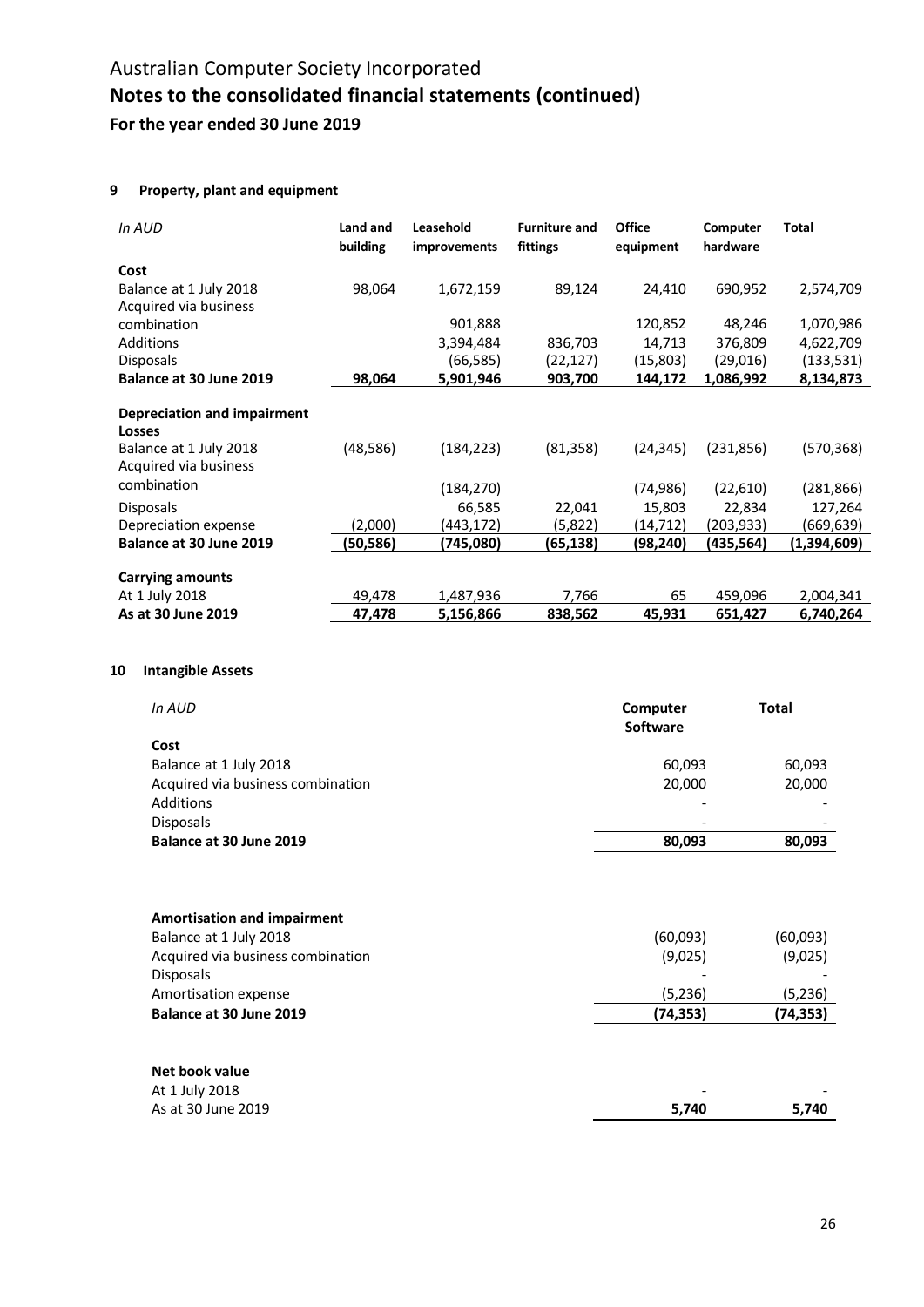#### **11 Trade and other payables**

| In AUD                      | 2019      | 2018      |
|-----------------------------|-----------|-----------|
| Trade payables              | 5,483,471 | 2,042,592 |
| Other payables and accruals | 3,207,191 | 2,318,243 |
|                             | 8,690,662 | 4,360,835 |

#### **12 Other liabilities**

| In AUD                    | 2019      | 2018      |
|---------------------------|-----------|-----------|
| Current                   |           |           |
| Subscriptions in advance  | 1,282,732 | 1,191,544 |
| Deferred revenue          | 1,691,111 | 2,499,881 |
| Lease incentive liability | 1,075,833 | 509,440   |
|                           | 4,049,676 | 4,200,865 |

#### **13 Provisions**

| In AUD                                 | 2019               | 2018               |
|----------------------------------------|--------------------|--------------------|
| Current<br>Employee benefits 3(h)(iii) | 605,825            | 468,178            |
|                                        |                    |                    |
| Non-current                            |                    |                    |
| Employee benefits                      | 198,902<br>804,727 | 160,778<br>628,956 |

(i) The current provision for employee benefits includes \$559,228 (2018: \$428,265) of annual leave and the remainder being vested long service leave entitlements accrued.

#### **14 Lease commitments**

| In AUD                                               | 2019       | 2018       |
|------------------------------------------------------|------------|------------|
| Non-cancellable operating premises lease commitments |            |            |
| Not longer than 1 year                               | 4.325.034  | 2.664.288  |
| Longer than 1 year and not longer than 5 years       | 12.817.578 | 10.221.435 |
|                                                      | 17,142,612 | 12,885,723 |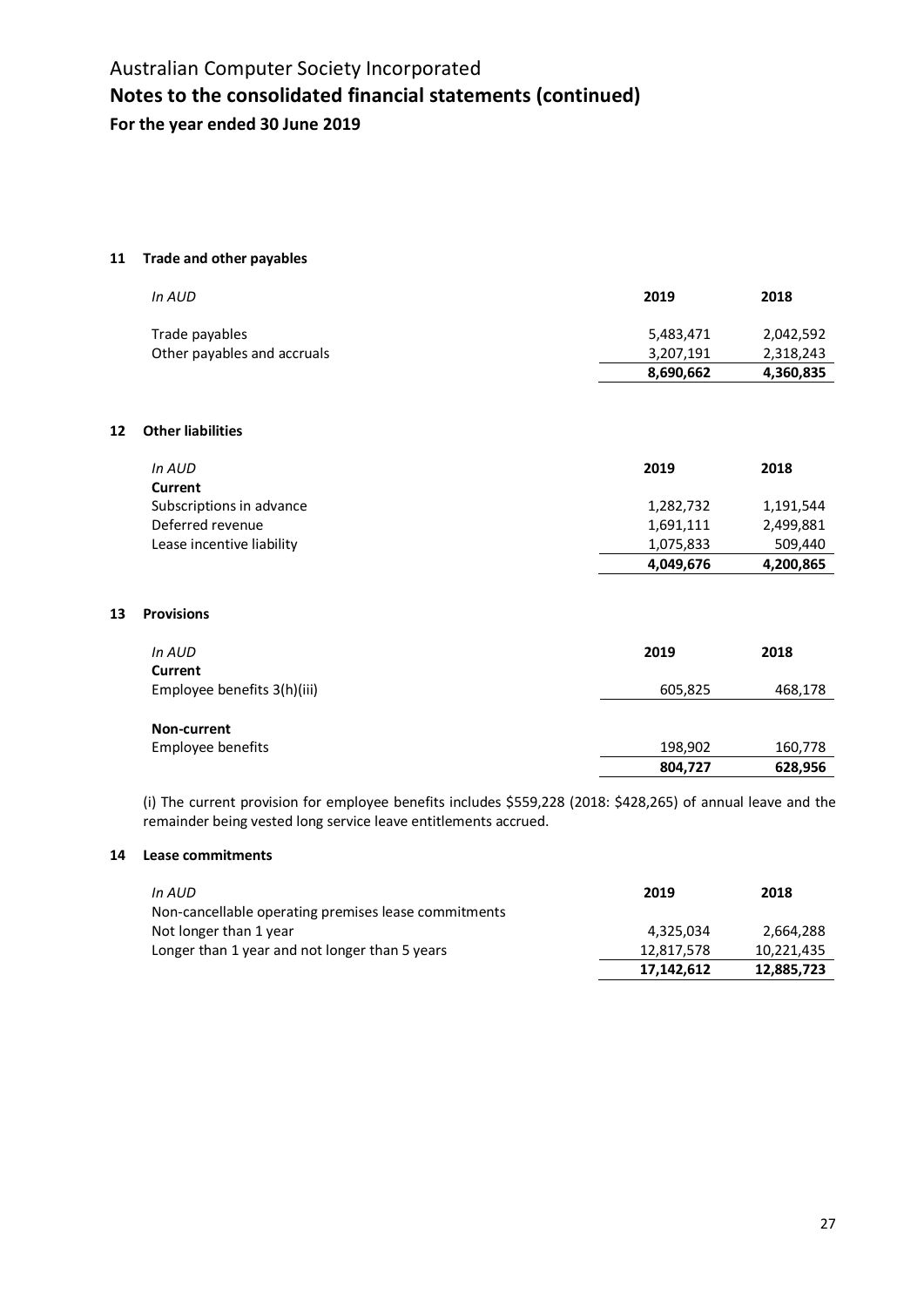#### **15 Contingent liabilities**

| In AUD                                               | 2019                | 2018                |
|------------------------------------------------------|---------------------|---------------------|
| Contract performance guarantees<br>Security deposits | 2,794,405<br>33.020 | 1,813,621<br>29,308 |
| Total security deposits                              | 2,827,425           | 1,842,929           |

#### **16 Key management personnel compensation**

The aggregate compensation paid to key management personnel of the Group is set out below:

| In AUD                       | 2019      | 2018      |
|------------------------------|-----------|-----------|
| Short-term employee benefits | 2.074.539 | 1,731,235 |
| Post-employment benefits     | 177.870   | 157,163   |
|                              | 2,252,409 | 1,888,398 |

Key management personnel who held office during the year were:

| Andrew Johnson         | Chief Executive Officer                          | 1 July 2018 - 30 June 2019     |
|------------------------|--------------------------------------------------|--------------------------------|
| Kim Finch              | <b>Chief Financial Officer</b>                   | 1 July 2018 - 30 June 2019     |
| Stephen Buckman        | Chief Digital Officer                            | 1 July 2018 - 30 June 2019     |
| Ian Londish            | Company Secretary / Chief Administration Officer | 1 July 2018 - 20 February 2019 |
| Daniel Reihana         | Director Membership, Sales and Marketing         | 1 July 2018 - 30 June 2019     |
| Louise Smith           | Director Education / Workforce Planning and      | 1 July 2018 - 30 June 2019     |
|                        | Development                                      |                                |
| <b>Troy Steer</b>      | Director Corporate Affairs and Public Policy     | 1 July 2018 - 30 June 2019     |
| <b>Rupert Grayston</b> | Director, Professional Standards & Assessment    | 16 July 2018 - 30 June 2019    |
|                        | Services                                         |                                |

#### **17 Related party transactions**

(a) Transactions with key management personnel

*Key management personnel compensation*

Details of key management personnel compensation are disclosed in Note 16 to the financial statements. Members of the Management Committee receive no remuneration unless specifically disclosed in Note 16.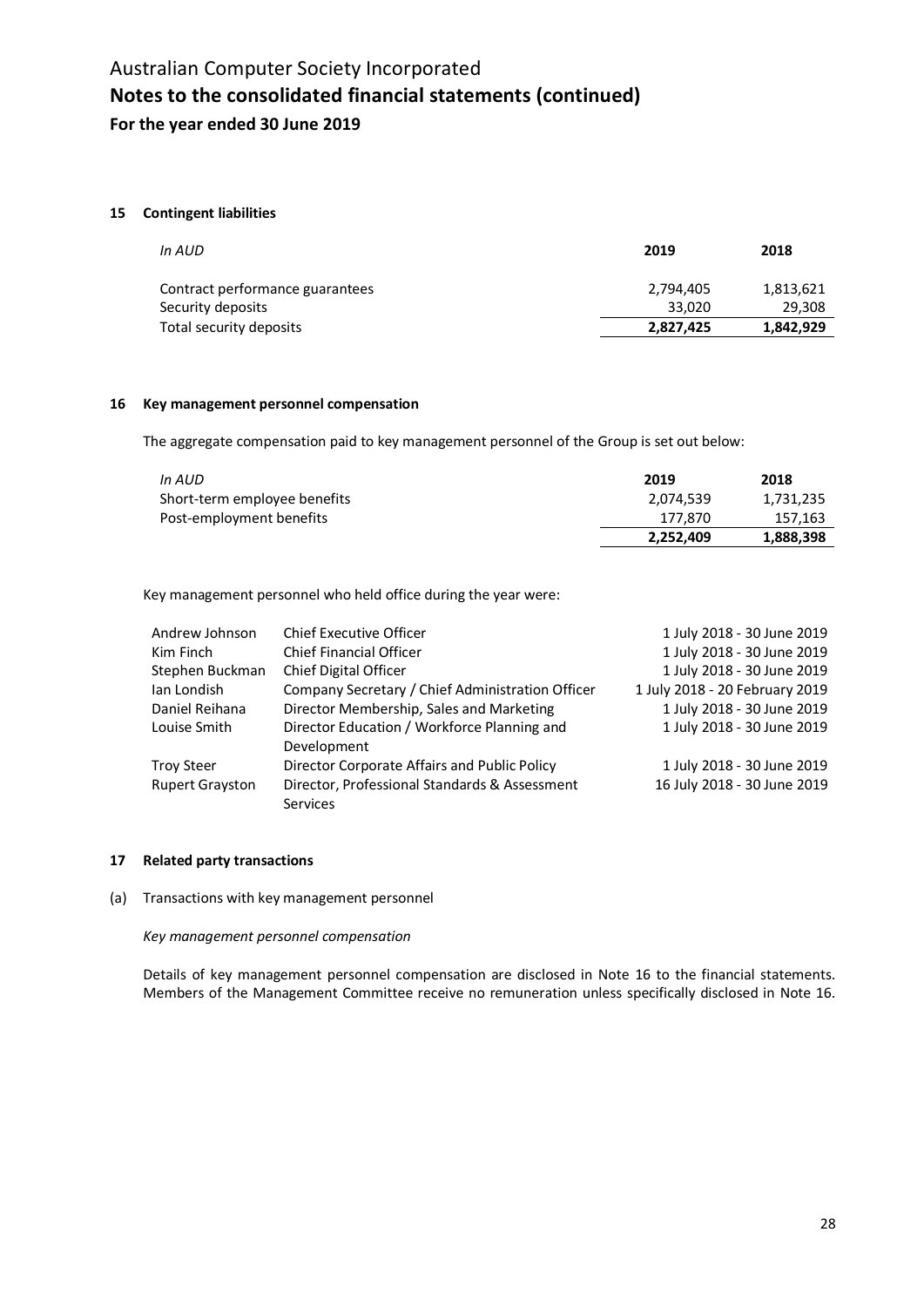#### **17 Related party transactions (continued)**

#### (b) Transactions with other related parties

#### *Management Committee of the Australian Computer Society Incorporated*

The names of the people who were members of the Management Committee of the Australian Computer Society Incorporated at any time during the financial year are as follows:

| <b>Name</b>       | <b>Particulars</b>                    |                            |
|-------------------|---------------------------------------|----------------------------|
| Yohan Ramasundara | President                             | 1 July 2018 - 30 June 2019 |
| Anthony Wong      | Immediate Past President              | 1 July 2018 - 30 June 2019 |
| Arnold Wong       | <b>National Treasurer</b>             | 1 July 2018 - 30 June 2019 |
| lan Oppermann     | Vice President (Academic)             | 1 July 2018 - 30 June 2019 |
| Craig Horne       | Vice President (Community)            | 1 July 2018 - 30 June 2019 |
| Nicholas Tate     | Vice President (Membership)           | 1 July 2018 - 30 June 2019 |
| Maria Markman     | National Congressional Representative | 1 July 2018 - 30 June 2019 |
| Andrew Crawford   | National Congressional Representative | 1 July 2018 - 30 June 2019 |
| George Coldham    | National Congressional Representative | 1 July 2018 - 30 June 2019 |
| Peter McGill      | National Congressional Representative | 1 July 2018 - 30 June 2019 |
| Andrew Johnson    | <b>Chief Executive Officer</b>        | 1 July 2018 - 30 June 2019 |

*Transactions with Members of the Management Committee of the Australian Computer Society Incorporated.*

The related party transactions with members of the Management Committee during the financial year included expense claim reimbursements. Members of the Management Committee also paid membership fees, in accordance with their membership status. All transactions were at arm's length.

#### **18 Group entities**

The consolidated financial statements incorporate the assets, liabilities and results of the following subsidiaries in accordance with the accounting policy described in Note 3(p):

| Name of company                           | Ownership<br>interest (%)<br>2019 | Ownership<br>interest (%)<br>2018 |
|-------------------------------------------|-----------------------------------|-----------------------------------|
| Technology Australia Pty Ltd              | 100                               | $\overline{\phantom{a}}$          |
| River City Labs Pty Ltd                   | 100                               | $\overline{\phantom{a}}$          |
| <b>RCL Accelerator Operations Pty Ltd</b> | 100                               | $\overline{\phantom{a}}$          |
| Startup Catalyst Pty Ltd                  | 100                               | $\overline{\phantom{a}}$          |

All of the above group entities are incorporated in Australia and have ordinary share capital.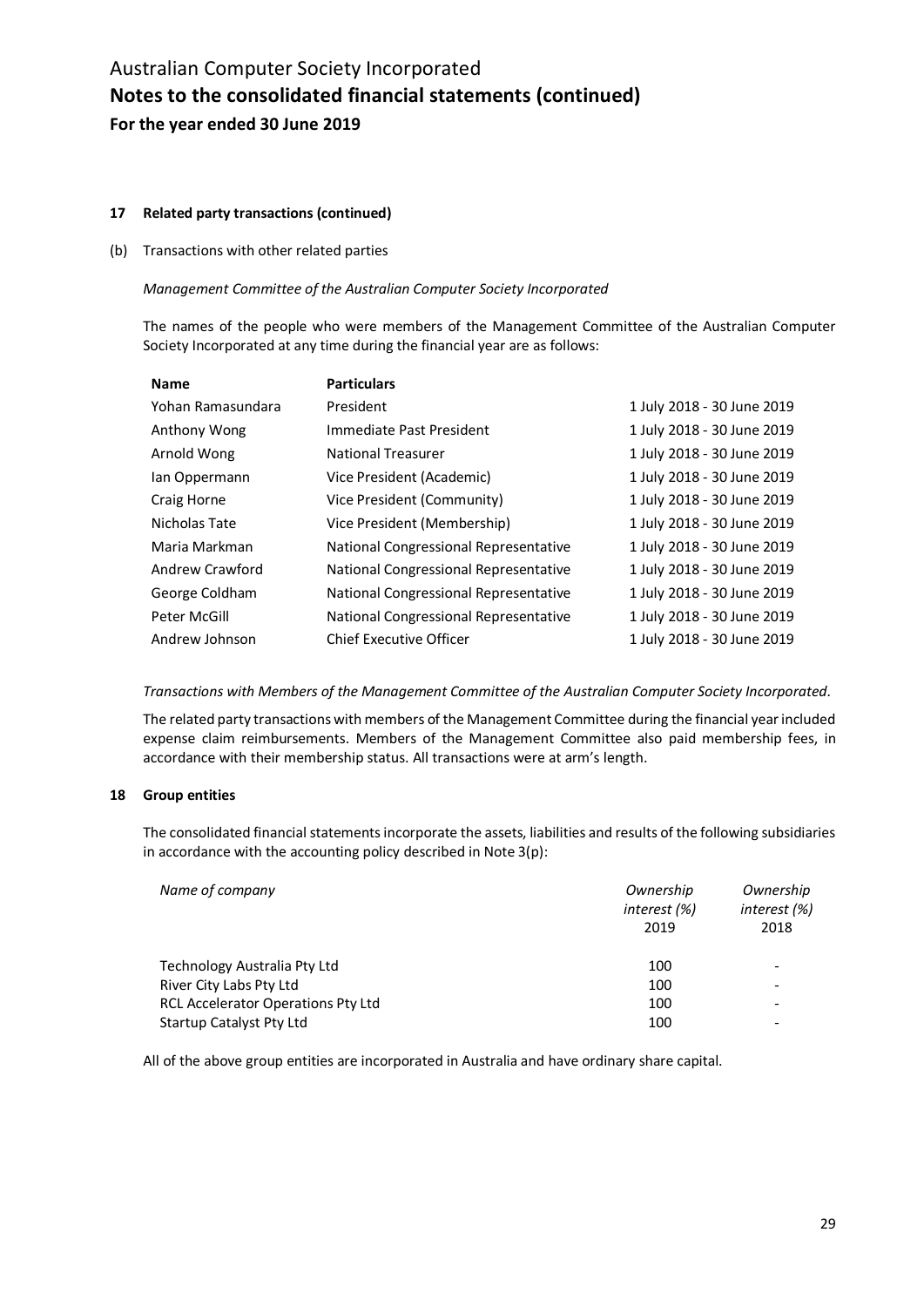#### **19 Acquisition of subsidiaries**

On 28 September 2018 Technology Australia Pty Ltd ("Technology Australia") (guaranteed by Australian Computer Society Incorporated ("ACS")) entered into a share sale agreement to acquire the shares in River City Labs Pty Ltd -ACN 155 011 920 ("RCL") and its fully owned subsidiaries RCL Accelerator Pty Limited - ACN 615 290 956 ("RCL Accelerator") and Startup Catalyst Pty Ltd - ACN 601 526 407 ("Startup Catalyst"), (together the "RCL Group").

The RCL Group's purpose is to foster the growth of start-up companies, through providing resources to empower, support and connect entrepreneurs to achieve their potential. These incubating start-up companies are aligned to the vision of the ACS of inspiring the next tech superheroes.

For the 9 months ended 30 June 2019 the RCL Group contributed revenue of \$1,682,175 and a deficit of \$109,879 to the Group's results. If the acquisition had occurred on 1 July 2018, management estimates that consolidated revenue would have been \$2,334,394, and consolidated deficit for the year would have been \$63,065. In determining these amounts, management has assumed that the fair value adjustments, determined provisionally, that arose on the date of acquisition would have been the same if the acquisition had occurred on 1 July 2018.

#### **A. Consideration transferred**

The following table summarises the acquisition date fair value of each major class of consideration transferred.

| <b>Total consideration transferred</b> | 14.900     |
|----------------------------------------|------------|
| Less related party payables            | (985, 100) |
| Price as per agreement                 | 1,000,000  |

#### **B. Acquisition-related costs**

The Group incurred acquisition-related costs of \$161 443 on legal fees and due diligence costs. These costs have been included in 'administrative expenses'.

#### **C. Identifiable assets acquired, and liabilities assumed**

The following table summarises the recognised amounts of assets acquired, and liabilities assumed at the date of acquisition.

|                                         | Identifiable assets<br>and liabilities | <b>Fair value</b><br>adjustments | <b>Acquisition</b><br>Date Fair value |
|-----------------------------------------|----------------------------------------|----------------------------------|---------------------------------------|
| Cash and cash equivalents               | 200,473                                |                                  | 200,473                               |
| Trade receivables and other receivables | 442,847                                | (10, 413)                        | 432,434                               |
| PP&E                                    | 792,612                                |                                  | 792,612                               |
| Intangibles                             | 8,092                                  |                                  | 8,092                                 |
| Trade payables and other payables       | (153, 435)                             |                                  | (153, 435)                            |
| Refundable deposits                     | (6,650)                                |                                  | (6,650)                               |
| Deferred revenue                        | (244, 474)                             |                                  | (244,474)                             |
| Employee entitlements                   | (42, 273)                              |                                  | (42, 273)                             |
| Related party borrowings                | (985,100)                              |                                  | (985,100)                             |
| Straight line lease provision           | (659,976)                              | 59,368                           | (600,608)                             |
| Other liabilities                       | (292)                                  |                                  | (292)                                 |
| Deferred tax impact                     | 52,576                                 |                                  | 52,576                                |
| Total identifiable net assets acquired  | (595,600)                              | 48,955                           | (546,645)                             |